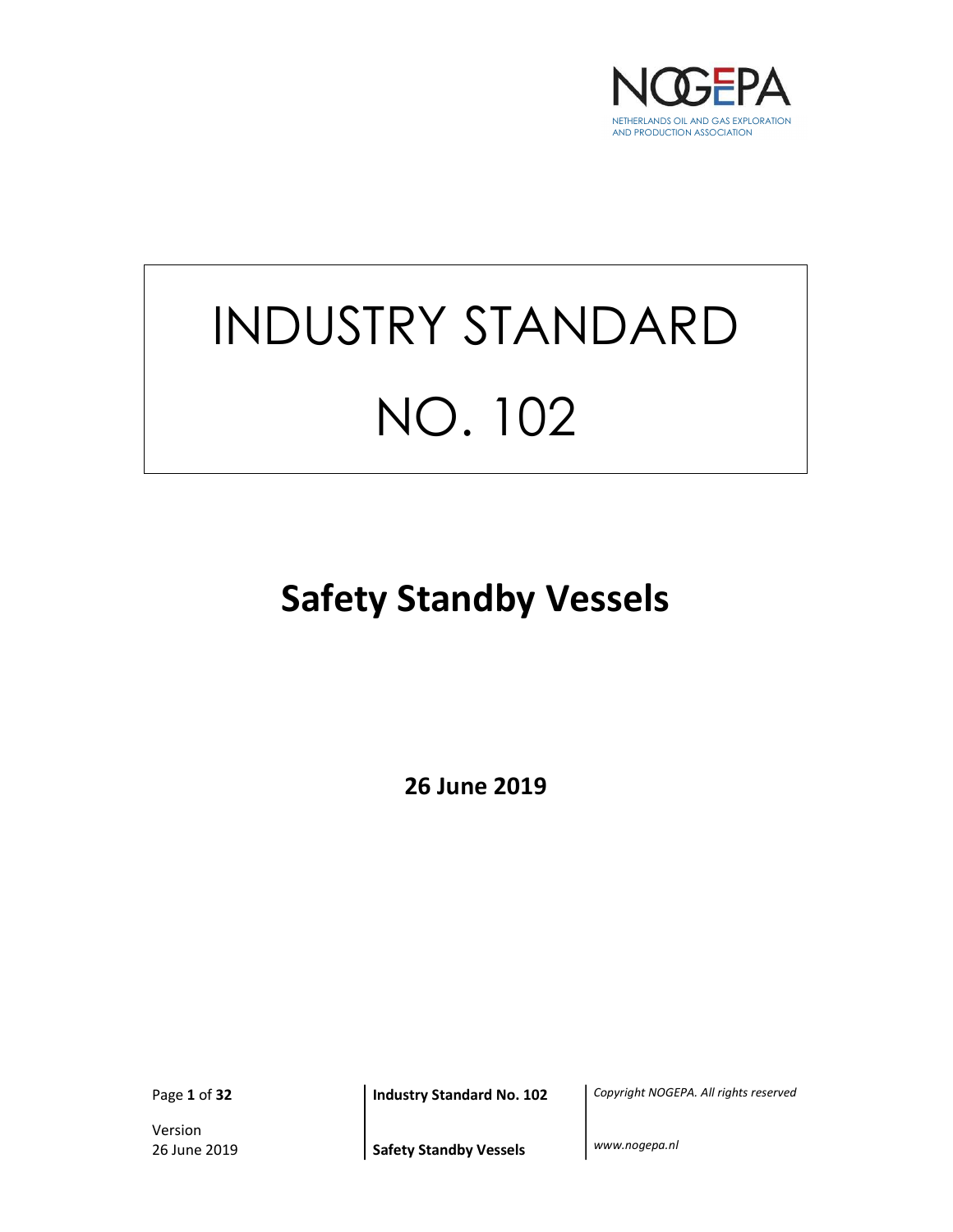

## Index

| 1.    |                                                                      |    |
|-------|----------------------------------------------------------------------|----|
| 2.    |                                                                      |    |
| 2.1   |                                                                      |    |
| 2.2   |                                                                      |    |
|       |                                                                      |    |
| 3.1   | The Emergency Response Plan - deploying the safety standby vessel 10 |    |
| 3.2   |                                                                      |    |
| 4.    |                                                                      |    |
| 4.1   |                                                                      |    |
| 4.2   |                                                                      |    |
| 5.    |                                                                      |    |
| 5.1   |                                                                      |    |
| 5.2   |                                                                      |    |
| 6.    |                                                                      |    |
| 6.1   |                                                                      |    |
| 6.2   |                                                                      |    |
| 6.3   |                                                                      |    |
| 6.4   |                                                                      |    |
| 7.    |                                                                      |    |
| 7.1   | Technical requirements                                               | 16 |
| 7.1.1 |                                                                      |    |
| 7.1.2 |                                                                      |    |
| 7.1.3 |                                                                      |    |
| 7.1.4 |                                                                      |    |
| 7.1.5 |                                                                      |    |

**Industry Standard No. 102** 

Copyright NOGEPA. All rights reserved

www.nogepa.nl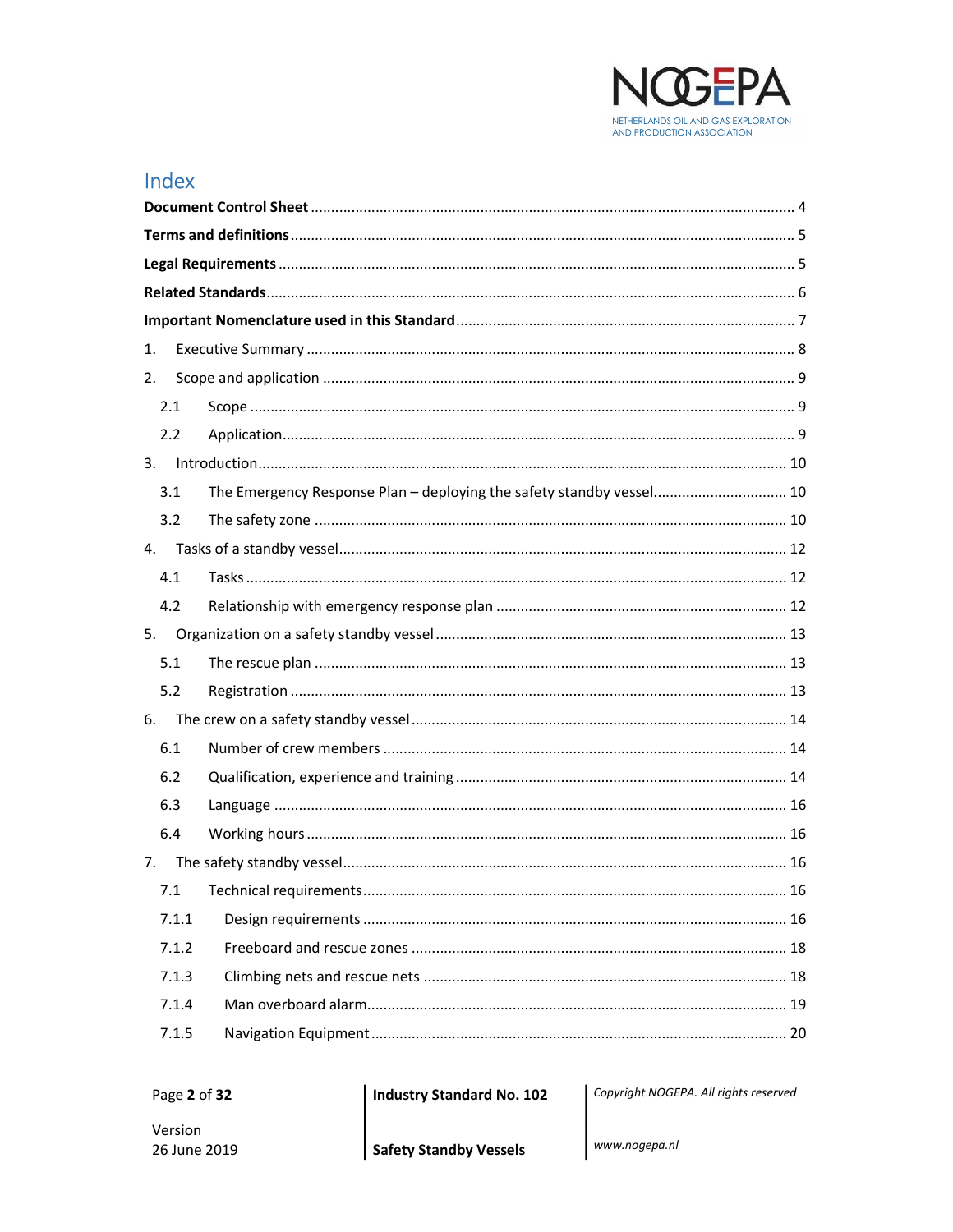

| 7.1.6            |                                                                     |  |
|------------------|---------------------------------------------------------------------|--|
| 7.1.7            |                                                                     |  |
| 7.1.8            |                                                                     |  |
| 7.1.9            |                                                                     |  |
| 7.2              |                                                                     |  |
| 7.2.1            |                                                                     |  |
| 7.2.2            |                                                                     |  |
| 7.3              |                                                                     |  |
| 7.3.1            |                                                                     |  |
| 7.3.2            |                                                                     |  |
| 7.4              |                                                                     |  |
| 7.4.1            |                                                                     |  |
| 7.4.2            |                                                                     |  |
| 7.4.3            |                                                                     |  |
| 7.4.4            |                                                                     |  |
| 7.4.5            |                                                                     |  |
| 7.4.6            |                                                                     |  |
| 7.4.7            |                                                                     |  |
| 7.4.8            |                                                                     |  |
| 7.5              |                                                                     |  |
|                  |                                                                     |  |
| 8.1              |                                                                     |  |
| 8.2              |                                                                     |  |
| 8.3              |                                                                     |  |
| Annex I          | Medical equipment and supplies on board a Safety Standby Vessel  28 |  |
| <b>Annex II</b>  |                                                                     |  |
| <b>Annex III</b> |                                                                     |  |

**Industry Standard No. 102** 

Copyright NOGEPA. All rights reserved

www.nogepa.nl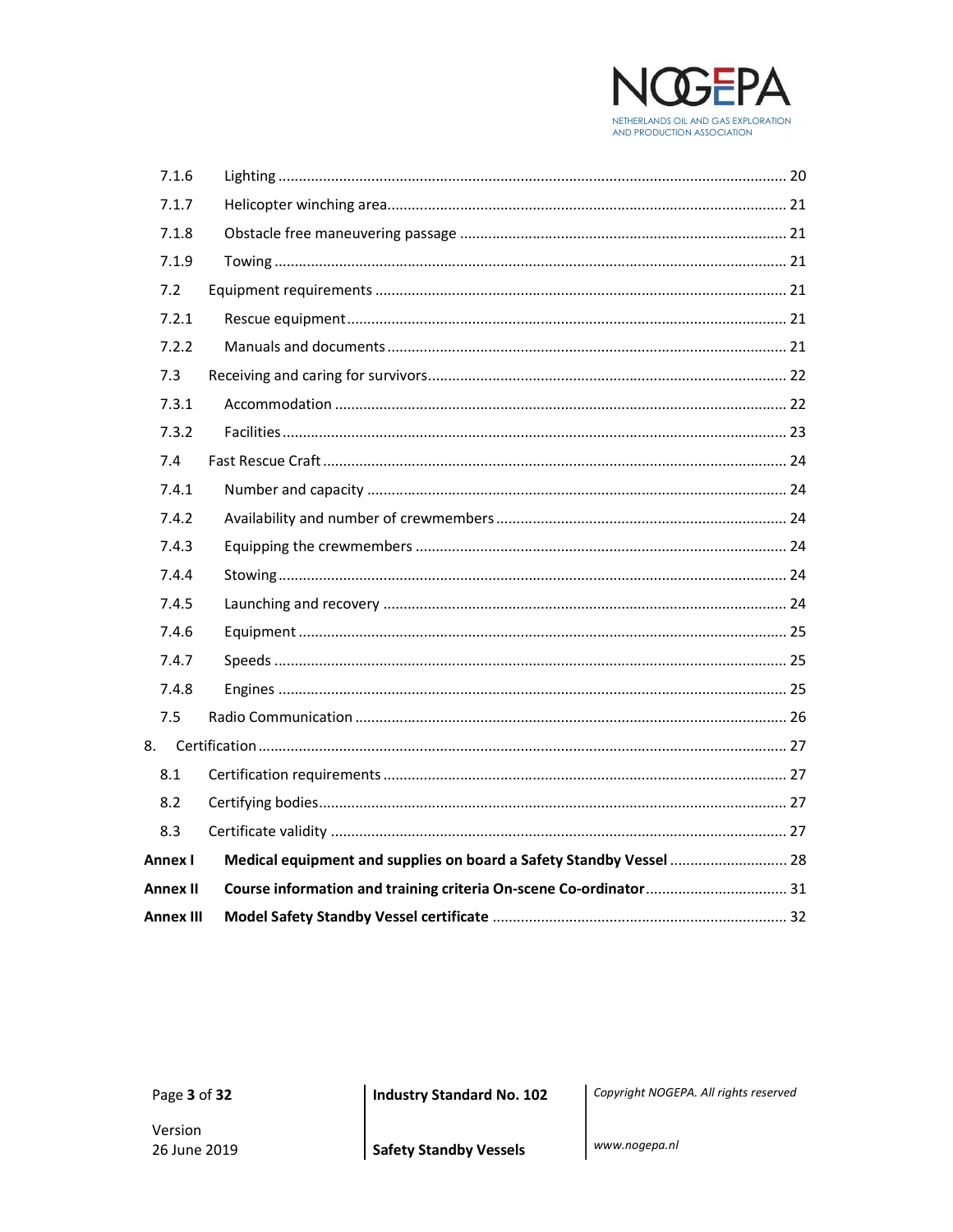

## Document Control Sheet

| <b>Control Sheet</b>   |                           |  |  |
|------------------------|---------------------------|--|--|
| Responsible Committee  | <b>HSCOM</b>              |  |  |
| Title Document (UK)    | Safety Standby Vessels    |  |  |
| Type Document (UK)     | <b>Industry Standard</b>  |  |  |
| <b>Control Number:</b> | 102                       |  |  |
| <b>Control Status:</b> | Uncontrolled when printed |  |  |
| <b>Issue Status</b>    | Final                     |  |  |

| Document update timeframe | $\sim$<br>ີ   |                                        |
|---------------------------|---------------|----------------------------------------|
| $IC1 - 12$ Months         | ? - 24 Months | ∙36 Months<br>$\overline{\phantom{0}}$ |

| <b>Endorsed by</b>          |       |  |
|-----------------------------|-------|--|
| Environment Committee       | Name  |  |
|                             | Date: |  |
|                             | Name  |  |
| Health and Safety Committee | Date: |  |
|                             | Name  |  |
| Legal Committee             | Date: |  |
|                             | Name  |  |
| <b>Operations Committee</b> | Date: |  |
| <b>Approved by</b>          |       |  |
| <b>Executive Committee</b>  | Name  |  |
|                             | Date: |  |

|                           | <b>Revision History</b> |                                                                              |        |          |          |  |
|---------------------------|-------------------------|------------------------------------------------------------------------------|--------|----------|----------|--|
| <b>Re</b><br>$\mathsf{V}$ | Date                    | Description                                                                  | Author | Reviewed | Approved |  |
|                           | 26-06-2019              | $1st$ Issue – This Standard is a<br>conversion of the old<br>Guideline No. 6 | CvO    | WG ER    |          |  |
|                           |                         |                                                                              |        |          |          |  |
|                           |                         |                                                                              |        |          |          |  |

This document will be controlled in accordance with the NOGEPA Industry Standard No. 80 on Standards and Document Control.

Page 4 of 32 **Industry Standard No. 102** Copyright NOGEPA. All rights reserved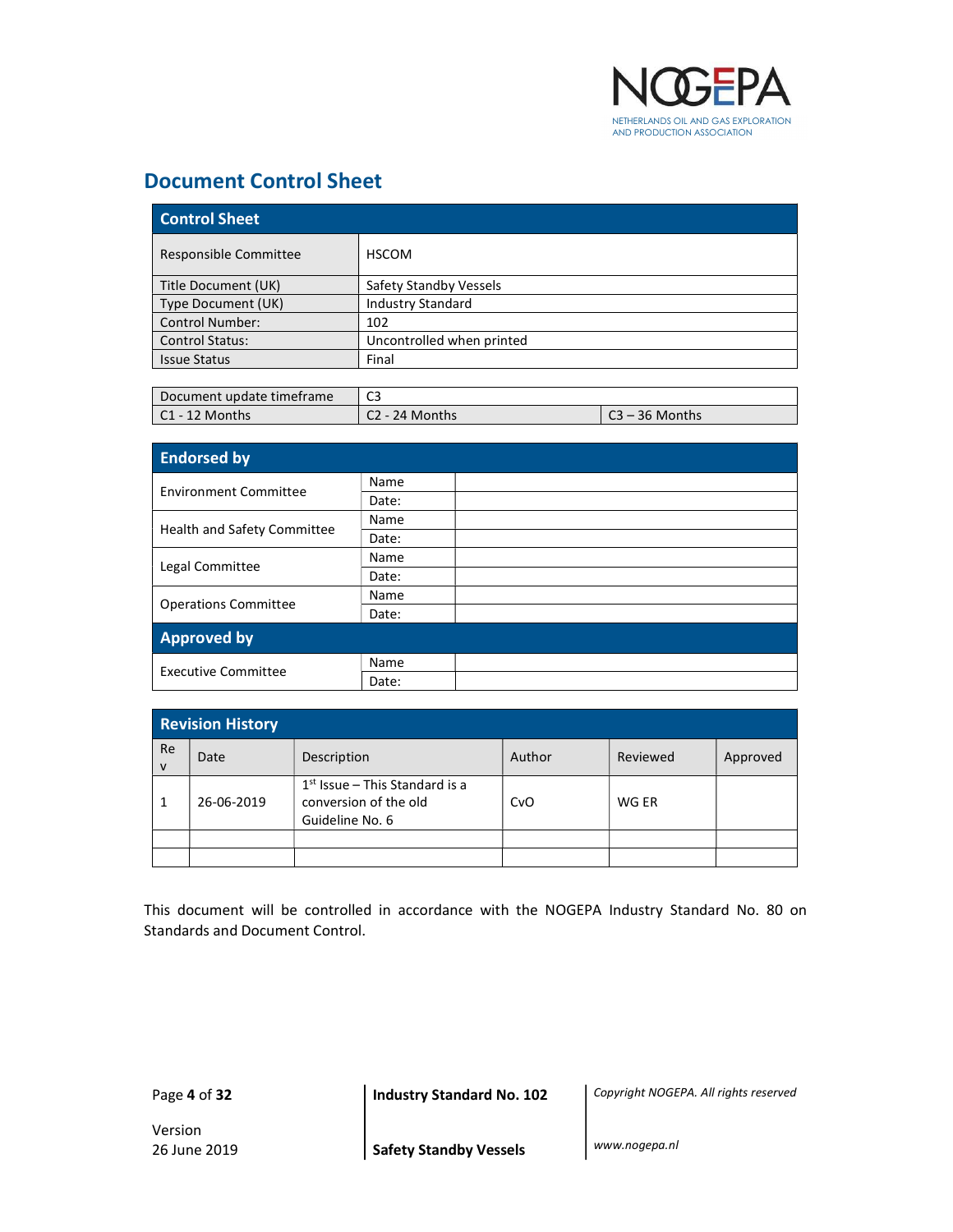

## Terms and definitions

| AIS           | Automatic Identification System                                                                                                                                                                                                                                                                                               |
|---------------|-------------------------------------------------------------------------------------------------------------------------------------------------------------------------------------------------------------------------------------------------------------------------------------------------------------------------------|
| <b>ARPA</b>   | <b>Automatic Radar Plotting Aid</b>                                                                                                                                                                                                                                                                                           |
| DF            | <b>Direction Finder</b>                                                                                                                                                                                                                                                                                                       |
| <b>FRC</b>    | <b>Fast Rescue Craft</b>                                                                                                                                                                                                                                                                                                      |
| <b>GPS</b>    | <b>Global Position Standard</b>                                                                                                                                                                                                                                                                                               |
| HF            | <b>High Frequency</b>                                                                                                                                                                                                                                                                                                         |
| <b>IMO</b>    | International Maritime Organization                                                                                                                                                                                                                                                                                           |
| <b>IAMSAR</b> | International Aeronautical and Maritime Search and Rescue Manual                                                                                                                                                                                                                                                              |
| <b>ISM</b>    | the International Management Code for the Safe Operation of Ships and<br>for Pollution Prevention                                                                                                                                                                                                                             |
| <b>MCA</b>    | Maritime Coastal Agency                                                                                                                                                                                                                                                                                                       |
| MF            | <b>Medium Frequency</b>                                                                                                                                                                                                                                                                                                       |
| <b>MHz</b>    | Megahertz                                                                                                                                                                                                                                                                                                                     |
| <b>MODU</b>   | Mobile Offshore Drilling Unit                                                                                                                                                                                                                                                                                                 |
| <b>OIM</b>    | <b>Offshore Installation Manager</b>                                                                                                                                                                                                                                                                                          |
| PC            | Personal Computer                                                                                                                                                                                                                                                                                                             |
| <b>PLB</b>    | <b>Personal Locator Beacon</b>                                                                                                                                                                                                                                                                                                |
| POS           | Place of Safety, any onshore or safe offshore location or vessel (also a<br>merchant vessel in the vicinity) where medical treatment and other<br>facilities for the care of survivors are available. (Manned) platforms and<br>shore based rescue craft, SAR helicopters and KNRM vessels are<br>considered places of safety |
| <b>SAR</b>    | Search and Rescue                                                                                                                                                                                                                                                                                                             |
| SOLAS         | Safety of Life at Sea (IMO)                                                                                                                                                                                                                                                                                                   |
| <b>STCW</b>   | Standards on Training, Certification and Watchkeeping for Seafarers<br>(IMO)                                                                                                                                                                                                                                                  |
| <b>VHF</b>    | Very High Frequency                                                                                                                                                                                                                                                                                                           |

## Legal Requirements

| $\vert$ 3.37 $v$ | <b>Working Conditions Decree</b> |
|------------------|----------------------------------|
|                  |                                  |

Page 5 of 32 **Industry Standard No. 102** Copyright NOGEPA. All rights reserved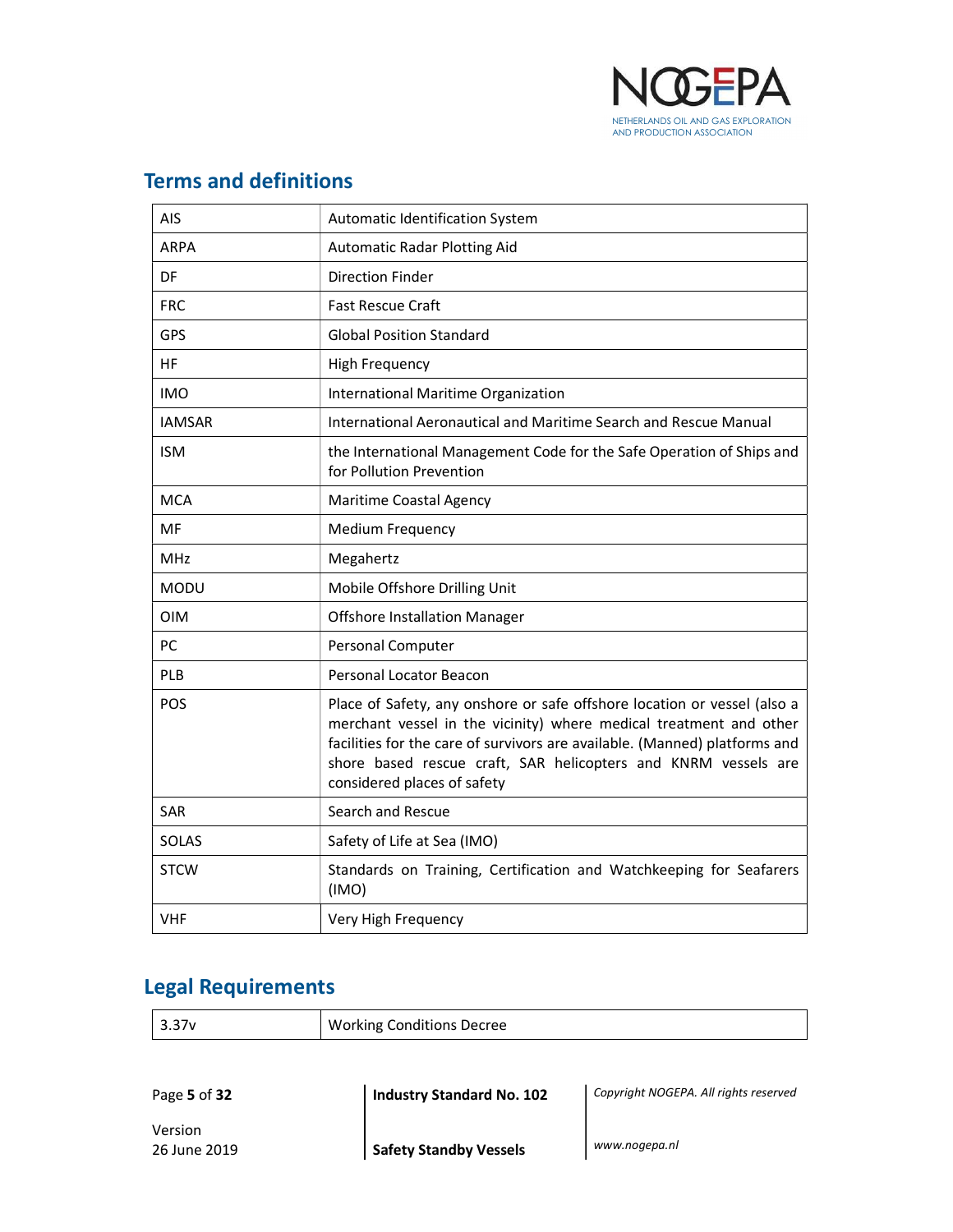

| $\sim$ | м<br>Jecree<br>טו<br>___ |
|--------|--------------------------|
|--------|--------------------------|

## Related Standards

| ' Standard 001 | Training for the Oil and Gas Industry |
|----------------|---------------------------------------|
| Standard 34    | Rescue at sea                         |

Version

Page 6 of 32 **Industry Standard No. 102** Copyright NOGEPA. All rights reserved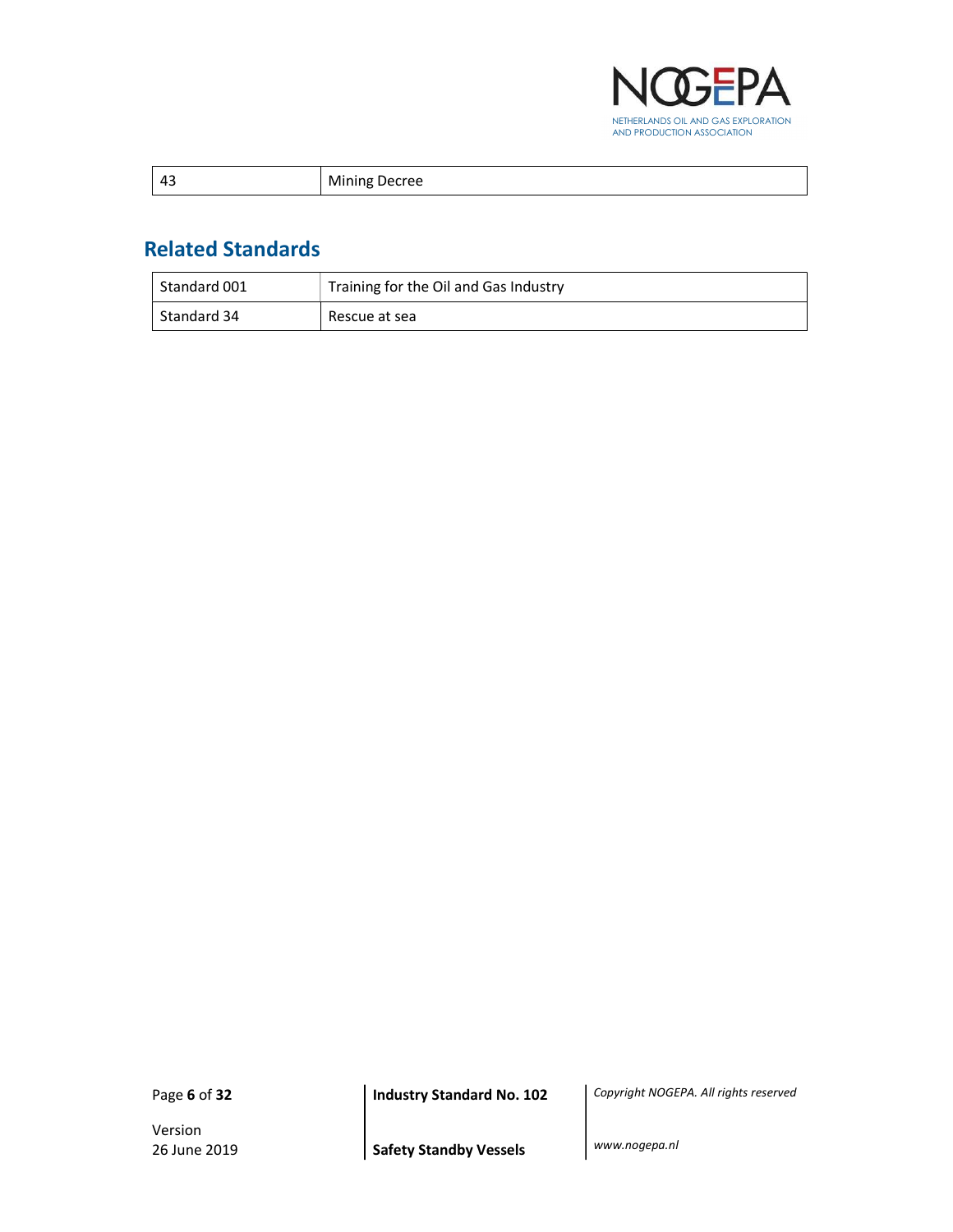

## Important Nomenclature used in this Standard

| In the context of this Standard and when so used to describe a method or practice:                                                                                                                     |                                                                                                                                                                                                                                                                                                                                                                                                                                                                                                                                                                                        |  |
|--------------------------------------------------------------------------------------------------------------------------------------------------------------------------------------------------------|----------------------------------------------------------------------------------------------------------------------------------------------------------------------------------------------------------------------------------------------------------------------------------------------------------------------------------------------------------------------------------------------------------------------------------------------------------------------------------------------------------------------------------------------------------------------------------------|--|
| 'shall'                                                                                                                                                                                                | means that such method or practice reflects a mandatory provision of<br>law (in Dutch: dwingend recht). Such method or practice is mandatory<br>for those who are the addressees of such provision (mostly the<br>operators). A Standard can describe or quote, but not amend, mandatory<br>provisions. When an operator in exceptional cases for technical,<br>operational or HSE reasons cannot comply, exceptions shall be<br>documented and reported, and risks mitigated. Please note that this<br>does not release the operator from the obligation to comply with the<br>law. * |  |
| 'should'                                                                                                                                                                                               | means that such method or practice reflects a Good Operating Practice.<br>An operator is generally expected to apply such method or practice, but<br>a specific situation may require a specific alternative. In other words: the<br>operator complies or explains, and documents the explanation. *                                                                                                                                                                                                                                                                                   |  |
| 'could'                                                                                                                                                                                                | means that such method or practice is of an advisory nature or<br>mentioned by way of example. An operator is not obliged to comply and<br>is not obliged to explain if he does not comply.                                                                                                                                                                                                                                                                                                                                                                                            |  |
| * Please refer to paragraph 2.3 of Standard 80 (Standards and Document Control), for further<br>explanation on an exception of a 'shall' provision, or on a comply-or-explain of a 'should' provision. |                                                                                                                                                                                                                                                                                                                                                                                                                                                                                                                                                                                        |  |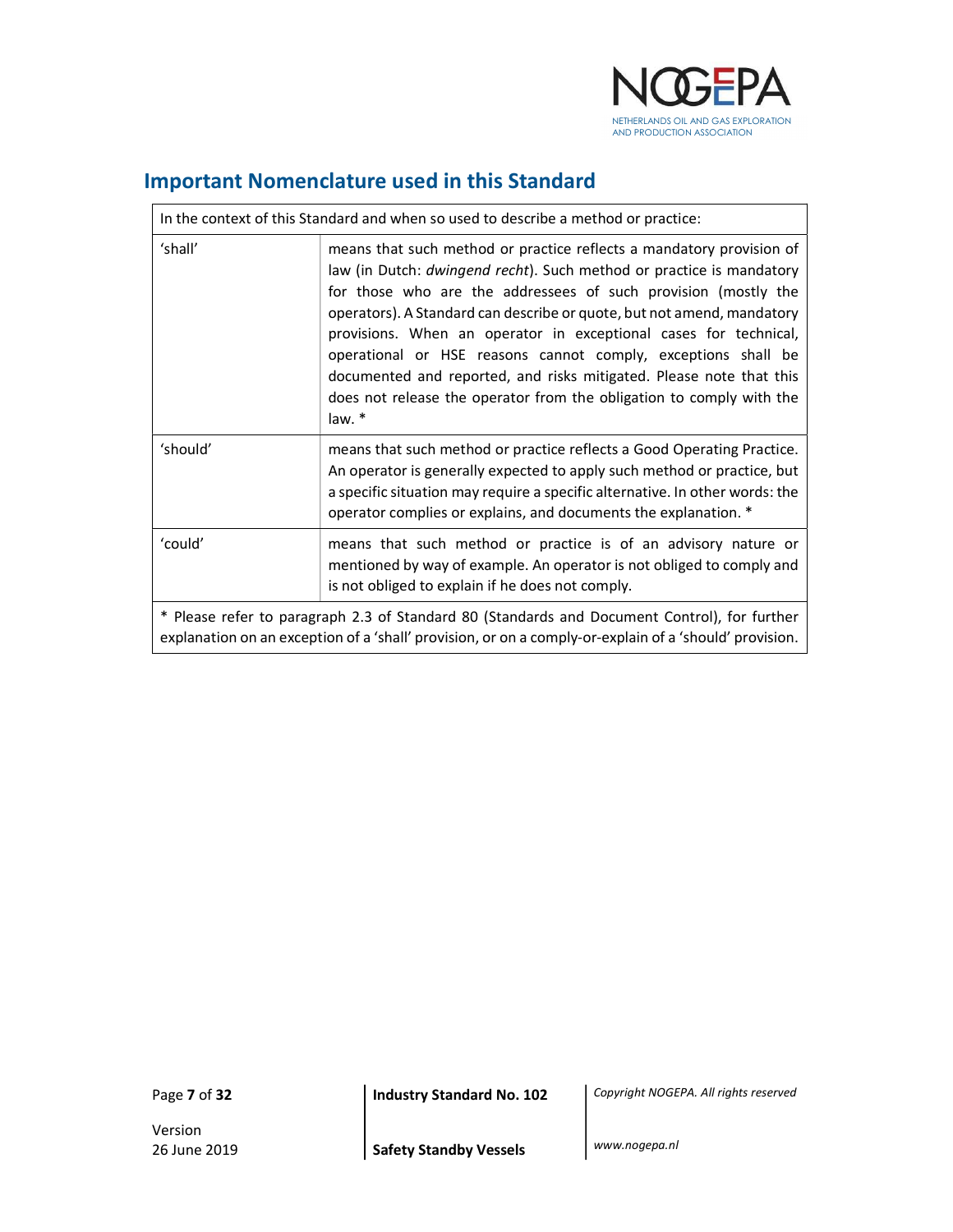

## 1. Executive Summary

 To provide a good prospect for survival in case of a calamity offshore in The Netherlands, safety standby vessels are one of the means next to offshore (SAR) helicopters to help realize this.

The Dutch offshore installations generally have less people on board when compared to the Installations in the Northern North Sea. Also the Dutch installations are often closer to shore when compared to the Northern North Sea. Dutch SAR helicopters based onshore in The Netherlands are the prime resource for rescuing people from offshore producing installations.

For this reason the requirements for safety standby vessels on the Dutch continental shelf are less. This necessitated a separate standard for safety standby vessels for the Dutch continental shel $f^1$ .

 Safety standby vessels are contracted as mitigation to offshore activities that are assessed to have an increased risk of (part of) crew ending up in the sea.

 $\overline{a}$ 

Version

Page 8 of 32 **Industry Standard No. 102** Copyright NOGEPA. All rights reserved

<sup>&</sup>lt;sup>1</sup> Oil&Gas Emergency Response & Rescue Vessel (ERRV) Management Guideline & Emergency Response & Rescue Vessel (ERRV) Survey Guideline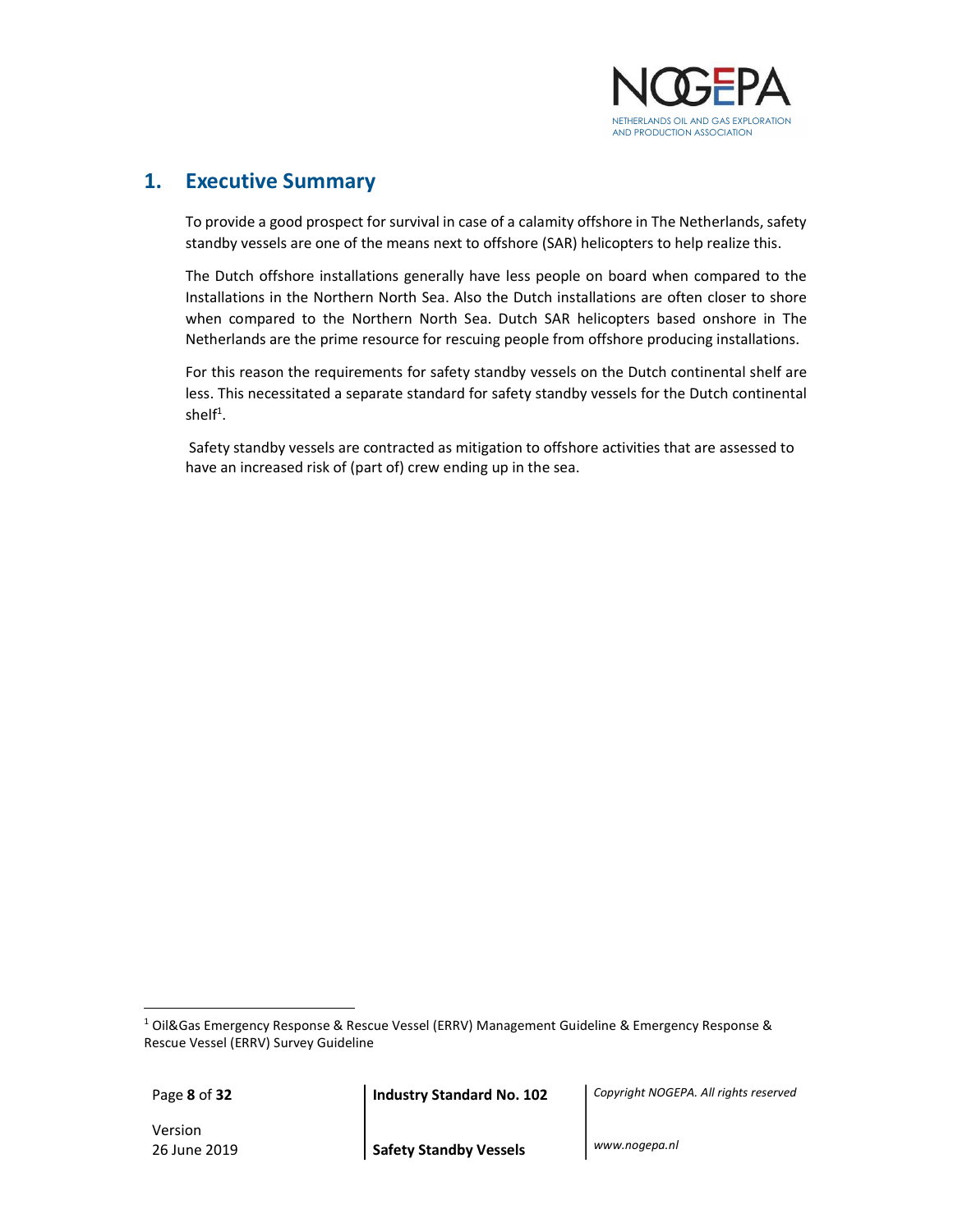

## 2. Scope and application

#### 2.1 Scope

Not every vessel is suitable to act as a safety standby vessel. In the context of rescuing people who have ended up in the sea from the offshore mining installation, a safety standby vessel must comply with certain requirements.

This NOGEPA Industry Standard gives an overview of the requirements set for the vessel and her crew to be able to function as a safety standby vessel on the Dutch Continental Shelf.

In addition to these requirements, naturally any requirements arising from the legislation of the safety standby vessel's flag state and from international treaties<sup>2</sup> are fully applicable. A sea going vessel that complies with these requirements and is further supported by an ISMcertified ship owner is eligible for the "Safety standby vessel" certificate.

The NOGEPA members have agreed to only deploy vessels with a valid "Safety standby vessel" certificate issued in accordance with this Industry Standard Safety Standby Vessels. Exception from this requirement is the acceptation of other Offshore Support Vessels (OSV) specifically designed, build and equipped with a certified FRC system. Such OSV is limited to small rescue operations and should only be considered for response where potentially one or two people may require to be rescued from the sea. For each case a Risk Assessment for operations should be made where the maximum of people that could have to be rescued are in line with the vessel management, crew capabilities/training and accommodation capacity.

#### 2.2 Application

 This NOGEPA Industry Standard is applicable to all safety standby vessels deployed by the NOGEPA members.

 $\overline{a}$ 

Page 9 of 32 **Industry Standard No. 102** Copyright NOGEPA. All rights reserved

Version

<sup>&</sup>lt;sup>2</sup> Such as the International Convention for Safety of Life at Se (SOLAS), the International Management Code for the Safe Operation of Ships and for Pollution Prevention (ISM code), EU directive 96/98 and relevant International Marine Organization (IMO) guidelines.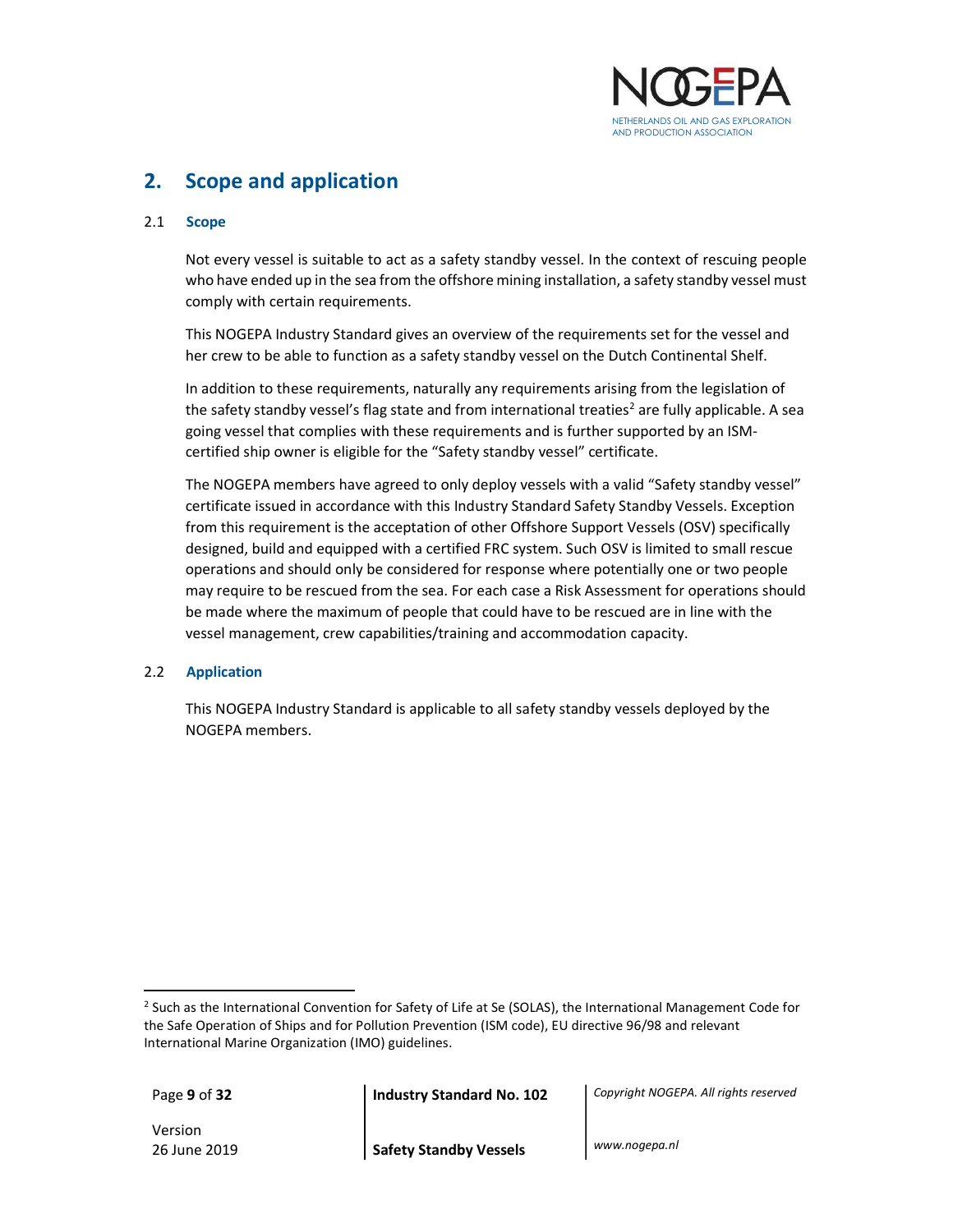

## 3. Introduction

#### 3.1 The Emergency Response Plan – deploying the safety standby vessel

 A large part of Dutch oil and gas exploration and production activities take place in the territorial waters and on the continental shelf. On the grounds of article 3.37v of the Working Conditions Decree an Emergency Response Plan must be formulated for each offshore mining installation situated in these waters.

The Emergency Response Plan shall indicate the manner and the resources with which people who have fallen overboard, or have ended up in the sea after evacuation from the offshore mining installation can be rescued. Getting rescued means being transferred to a safe haven alive. The following criteria<sup>3</sup> determine the deployment of the resources:

- A person without an immersion suit who has ended up in the sea must be rescued from the water within 20 minutes.
- A person with an immersion suit who has ended up in the sea must be rescued from the water within 120 minutes.

| Times – man overboard            | Without immersion suit | With immersion suit |
|----------------------------------|------------------------|---------------------|
| scenarios                        | minutes                | minuters            |
| Time to be removed from<br>water | 20                     | 120                 |
| Transfer to place of safety      |                        |                     |

After being rescued from the water, the person should be transferred within 20 minutes to a Place Of Safety (POS). Safety standby vessels, other installations and helicopters are considered to be a place of safety.

Safety standby vessels are one of the resources with which people who have ended up in the water can be rescued. The Emergency Response Plan defines when or whether a safety standby vessel should be deployed in the direct vicinity of an offshore mining installation at any given point in time, to meet the 20+20 or the 120+20 minute requirement.

#### 3.2 The safety zone

 A safety zone of 500 metres is generally situated around an offshore mining installation to minimize the chances of collisions (article 43 Mining Act). This safety zone is only accessible for "attendant operations" for the offshore mining installation, including MODU's. Provided that

l

Page 10 of 32 **Industry Standard No. 102** Copyright NOGEPA. All rights reserved

Version

<sup>3</sup> NOGEPA Standard 34 Rescue at sea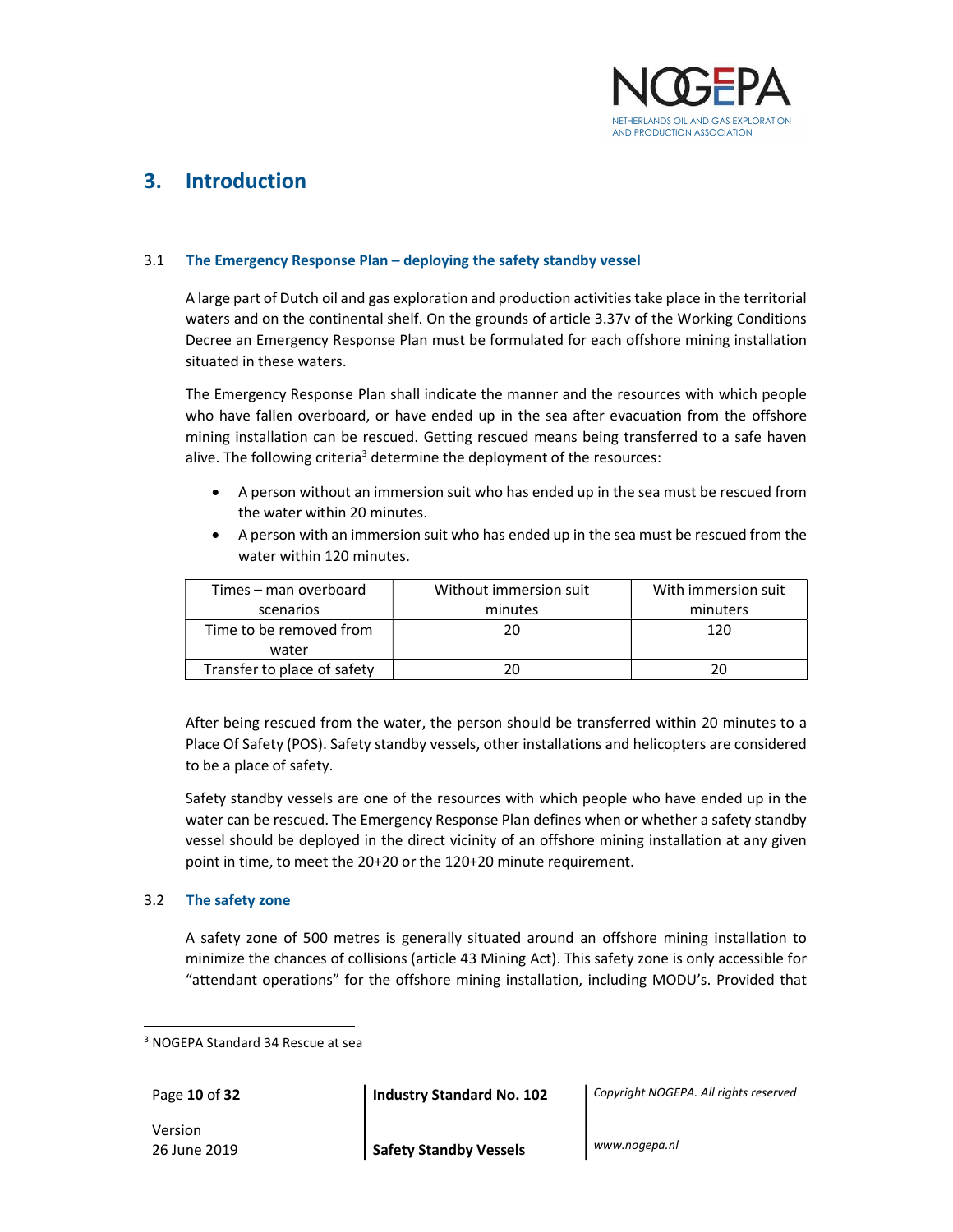

this does not conflict with her tasks in the context of rescuing, the safety standby vessel will also be deployed to guard the safety zone.

Guarding of the safety zone requires the presence of an ARPA on the safety standby vessel (ref. paragraph 5.7.1.9).

Version

Page 11 of 32 **Industry Standard No. 102** Copyright NOGEPA. All rights reserved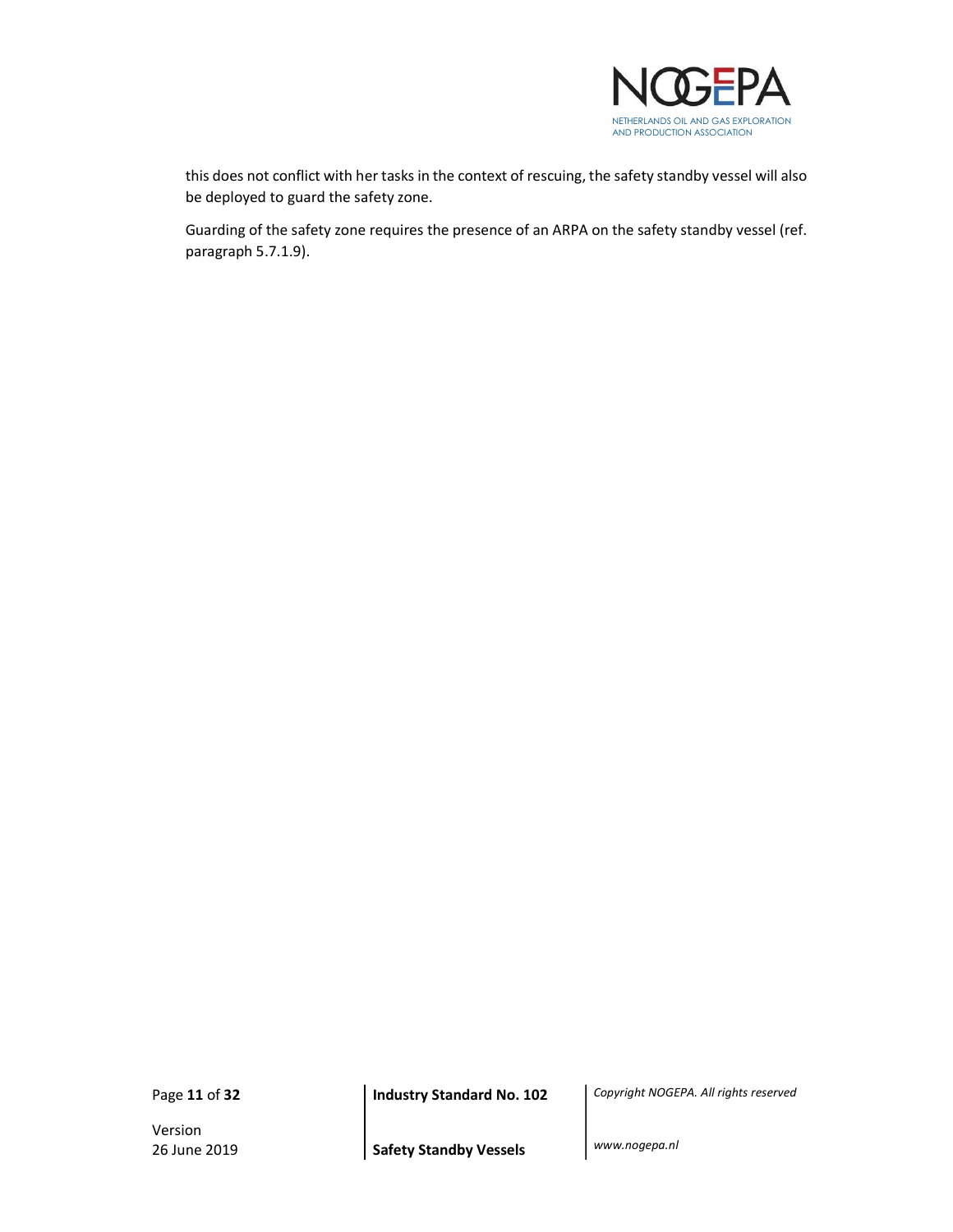

## 4. Tasks of a standby vessel

#### 4.1 Tasks

When in service a safety standby vessel should be immediately deployable at all times to:

- Rescue one or more people from the offshore mining installation who may have ended up in the water;
- Take on board people who have left the offshore mining installation with means of evacuation;
- Take on board part of or the entire crew who have left the offshore mining installation with the assistance of life boats under controlled circumstances;
- Administer first aid;
- Act as a safe haven;
- Be in command on site (function as "on scene coordinator" as per IAMSAR regulation).

If the circumstances dictate as such, a safety standby vessel can independently undertake action. In the event of an emergency on or around the offshore mining installation, the offshore installation manager (OIM) acts as the on-scene coordinator. When the OIM is not able to do so, then a suitably qualified<sup>4</sup> member of the safety standby vessel crew, may act as on-scene coordinator until the moment the Coastguard appoints another on-scene coordinator.

#### 4.2 Relationship with emergency response plan

A safety standby vessel should be able at all times to demonstrate that she complies with the performance standards<sup>5</sup> defined in the Emergency Response Plan. During helicopter operations the safety standby vessel should be positioned in a safe agreed position. If the platform is unmanned the safety standby vessel remains outside the 500m zone but in the vicinity at such a distance that it can still meet the rescue and recovery times. Sharing of a safety standby vessel between two installations is only allowed after calculation of distances with taking into account the environmental forces. Approval for sharing is to be obtained between Operator and vessel Operator.

 $\overline{a}$ 

Version

Page 12 of 32 **Industry Standard No. 102** Copyright NOGEPA. All rights reserved

<sup>&</sup>lt;sup>4</sup> A person who had passed the "On Scene Coordinator" course, see paragraph 6.2.

<sup>&</sup>lt;sup>5</sup> The 20+20 and 120+20-minute requirements, see paragraph 3.1..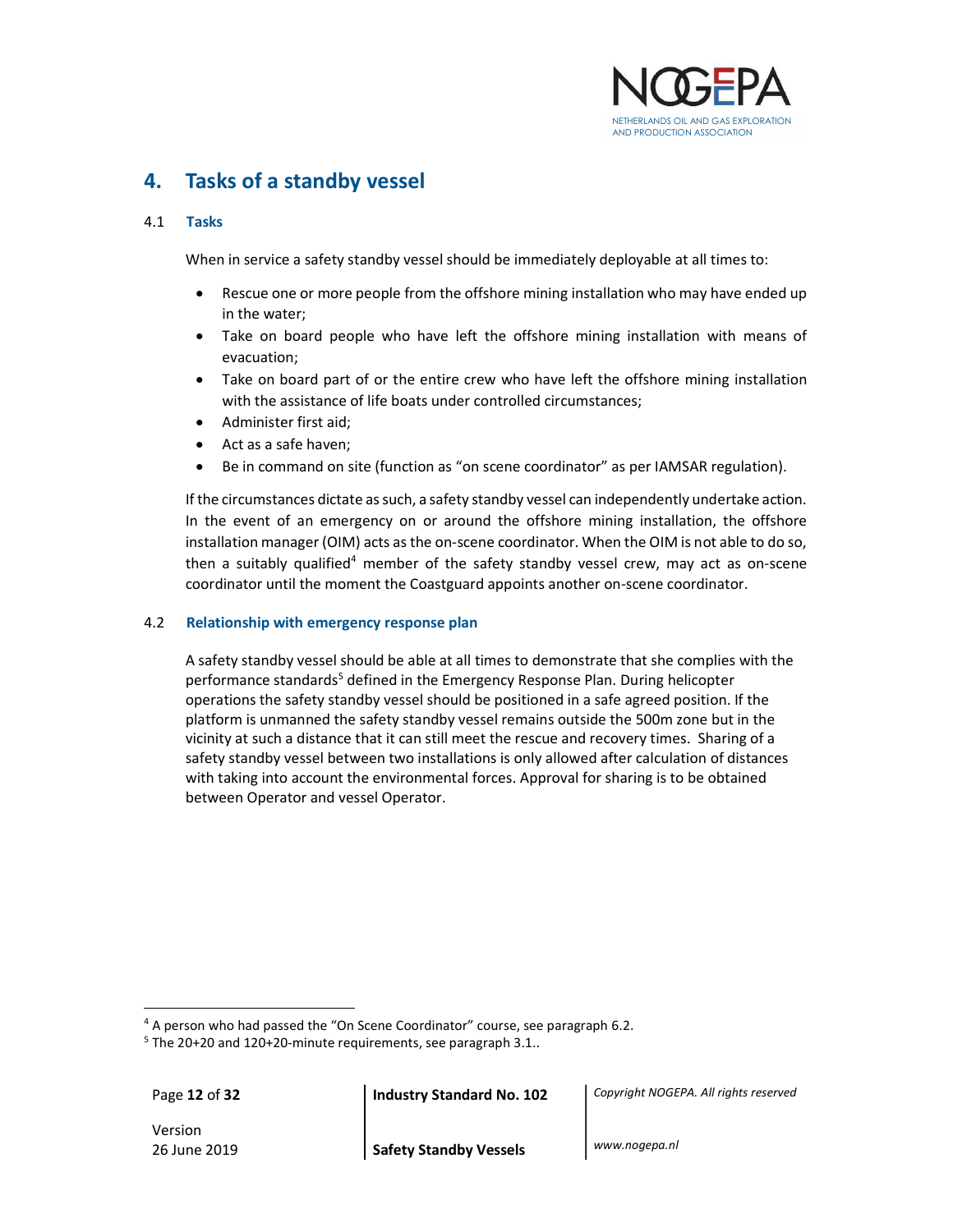

## 5. Organization on a safety standby vessel

#### 5.1 The rescue plan

 The safety standby vessel should have a rescue plan. The rescue plan relates to the rescue tasks of the safety standby vessel: rescuing persons who have ended up in the sea (from the offshore mining installation). This plan is formulated in English and contains at least a description of:

- The procedure, agreed with the Coastguard, relating to the role and support of the safety standby vessel in coordinating and executing rescue activities;
- The safety standby vessel's coordinating role with respect to other ships in the vicinity with respect to rescue operations;
- The onsite chain of command on board the safety standby vessel;
- The tasks of the individual crew members of the safety standby vessel and the FRC with regard to the organization and the execution of the search and rescue operations for persons who have ended-up in the water or persons in or on lifeboats or life-rafts;
- A search plan and search patterns;
- How (injured) persons are taken on board and treated;
- How and from whom advice or medical support is sought;
- How (injured) persons are transported and/or transferred to and from other vessels/ helicopters or offshore mining installations;
- How approval for the transport of (injured) persons is requested;
- How deceased persons are stored in the designated area.

The rescue plan must at least cover the following scenarios:

- Search operation with the safety standby vessel;
- Search operation with the FRC;
- Rescue operation with the FRC.

The rescue plan should fit in with the Emergency Response Plan of the offshore mining installation, Emergency numbers should be part of the bridging document. Rescue plan shall be defined as per IAMSAR.

#### 5.2 Registration

 All drills should be registered in the vessel's log (see paragraph 7.2). A brief report should be written on all drills, including the duration of the various elements and all other relevant information.

The ship owner should maintain a register of all the certificates, training and courses obtained or followed by the crew of the safety standby vessel. This register should be available for perusal by interested parties. Wherever possible, an overview should be maintained on the safety standby vessel of all persons retrieved from the water.

Page 13 of 32 **Industry Standard No. 102** Copyright NOGEPA. All rights reserved

Version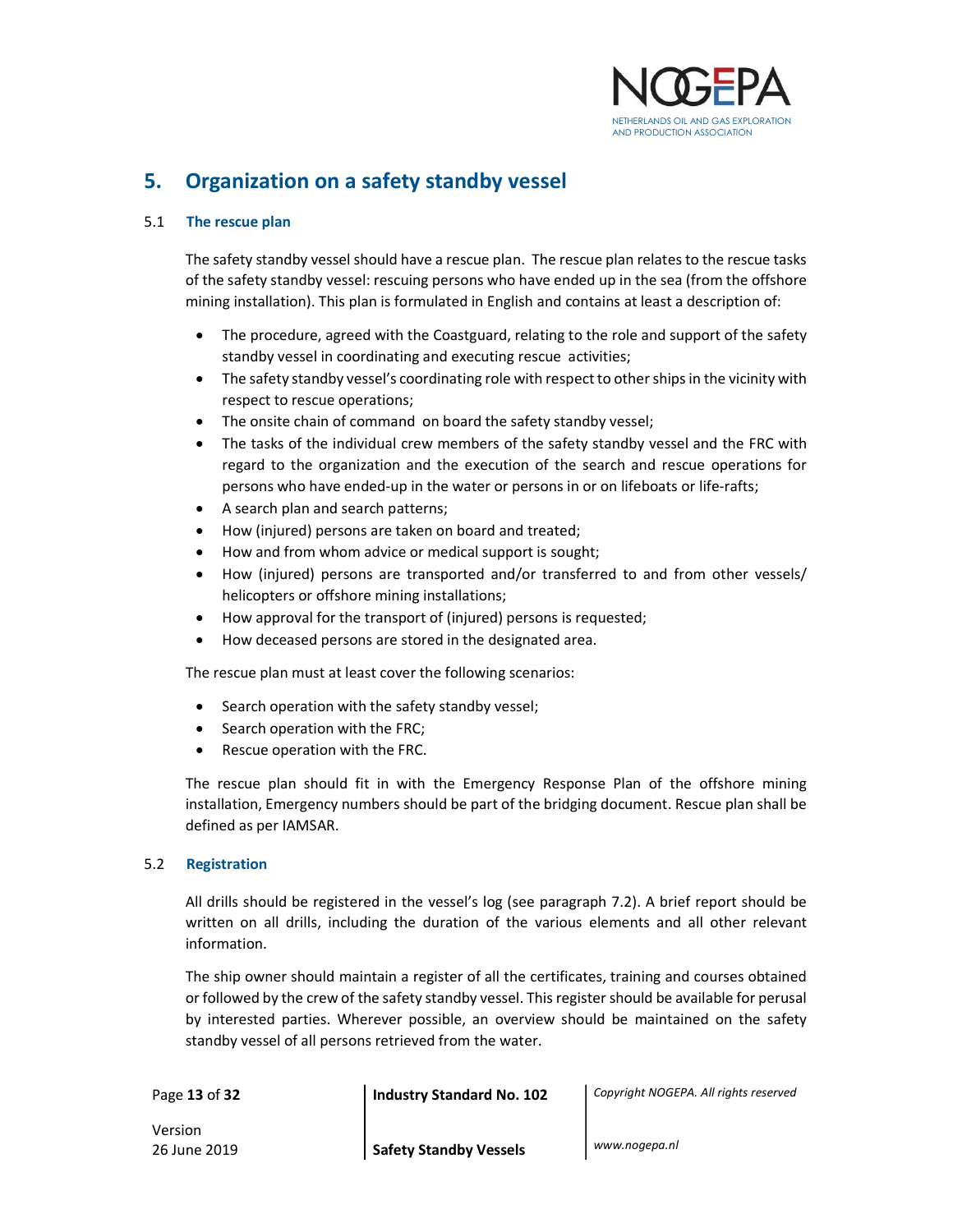

## 6. The crew on a safety standby vessel

A safety standby vessel should be manned in such a way that the vessel can properly execute all tasks for which it can be deployed.

#### 6.1 Number of crew members

The number of crew members on a safety standby vessel is determined by the performance norms defined in the offshore mining installation's Emergency Response Plan and the safety standby vessel's rescue plan. The minimum number of crew members on a safety standby vessel on the Dutch part of the continental shelf is 8 (the captain, the first mate and 6 other crew).

#### 6.2 Qualification, experience and training

#### Qualification<sup>6</sup>

- The captain or the first mate should have passed the "On Scene Co-ordinator" course for safety standby vessels referred to in annex II, or a similar course recognised by MCA.
- All crew members must be in the possession of an STCW A-VI /1 "Basic Safety Training" certificate (max. 5 years old).
- $\bullet$  At least three (3) crew members must be in possession of a valid STCW A-VI / 4-2 "Medical Care" certificate, or a certificate similar in the opinion of the ship owner (max. 5 years old).
- The remaining crew members (other than the crew member with the "Medical Care" certificate) must be in the possession of a valid STCW A-VI / 4-1"Medical First Aid" certificate (max. 5 years old).
- At least four (4) crew members (not the captain or the chief engineer) must have a valid STCW A-VI / 2-2 Proficiency in Fast Rescue Boats (FRC) certificate (max. 5 years old).
- At least one (1) FRC crew member must be authorized to operate the FRC radio Installation.

Version

 $\overline{a}$ 

Page 14 of 32 **Industry Standard No. 102** Copyright NOGEPA. All rights reserved

<sup>&</sup>lt;sup>6</sup> The safety standby vessel crew should be qualified in accordance with the requirements of the relevant flag state and the STCW. The requirements defined here are supplementary.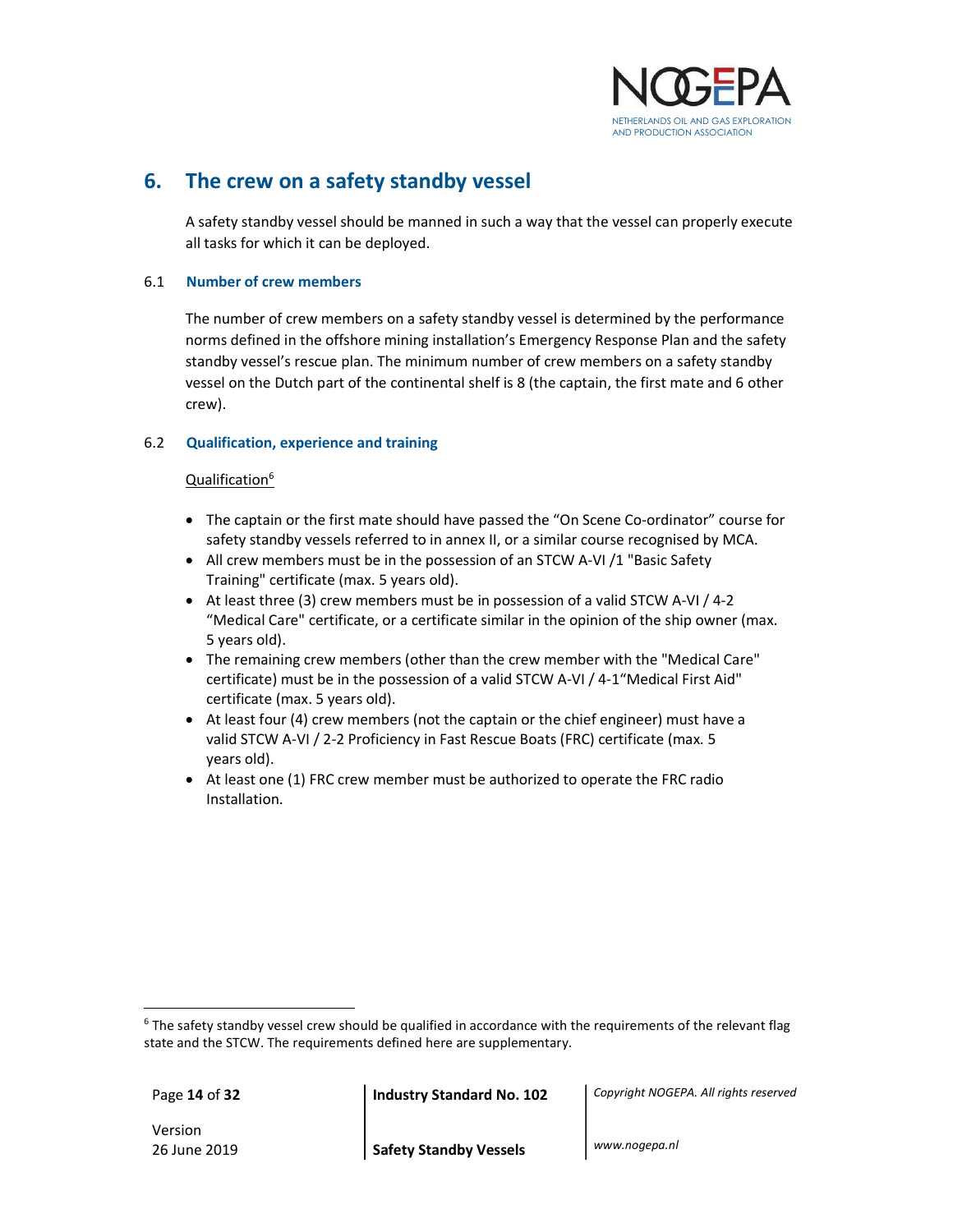

| <b>Function</b>               |                         |                                      | <b>Trainig Qualification</b>            |                                             |                                                      |                                |
|-------------------------------|-------------------------|--------------------------------------|-----------------------------------------|---------------------------------------------|------------------------------------------------------|--------------------------------|
|                               | Coordinator<br>On-Scene | Basic Safety Training<br>STCW A-VI/1 | STCW A-VI<br>Medical<br>Care<br>$4 - 2$ | Medical First Aid<br>STCW A-VI /<br>$4 - 2$ | STCW<br><b>Proficiency FRC</b><br>$A - V$<br>$2 - 2$ | Installation<br>ERC<br>: Radio |
| Captain                       | V                       |                                      |                                         |                                             |                                                      |                                |
| <b>First Mate</b>             | V                       |                                      |                                         |                                             |                                                      |                                |
| <b>All Crew</b>               |                         | V                                    |                                         |                                             |                                                      |                                |
| 3 crew members                |                         |                                      | V                                       |                                             |                                                      |                                |
| <b>Remaining crew members</b> |                         |                                      |                                         | $\sqrt{ }$                                  |                                                      |                                |
| 4 crew members (not           |                         |                                      |                                         |                                             | V                                                    |                                |
| captain)                      |                         |                                      |                                         |                                             |                                                      |                                |
| 1 FRC crew member             |                         |                                      |                                         |                                             |                                                      | V                              |

#### Experience

The captain should have worked for at least 40 days as first mate and at least 2 other crewmembers should have worked for at least 40 days as a crewmember on a safety standby vessel on the North Sea.

#### Training<sup>7</sup>

The safety standby vessel crew should be trained as a team in executing rescue operations from the safety standby vessel. To this end, before commencing the sea voyage to the offshore mining installation, they should carry out a 'man overboard' drill with an FRC in controlled circumstance and familiarise themselves with their tasks as described in the rescue plan. This drill must be registered in the safety standby vessel ship's logbook.

Whilst on location the safety standby vessel should at least once a week execute one or more of the following drills whereby the OIM acts as on-scene coordinator:

- Man overboard (one as well as several drowning persons), both from the safety standby vessel and from the offshore mining installation, with and without the use of the FRC. The NLCG will be kept posted of MoB drills;
- Applying the communications procedure;
- Searching whilst using PLB homing equipment;

 $\overline{a}$ 

Page 15 of 32 **Industry Standard No. 102** Copyright NOGEPA. All rights reserved

Version

<sup>&</sup>lt;sup>7</sup> These drills are <u>not</u> intended to verify that the safety standby vessel complies with the performance norms as defined in the emergency plan.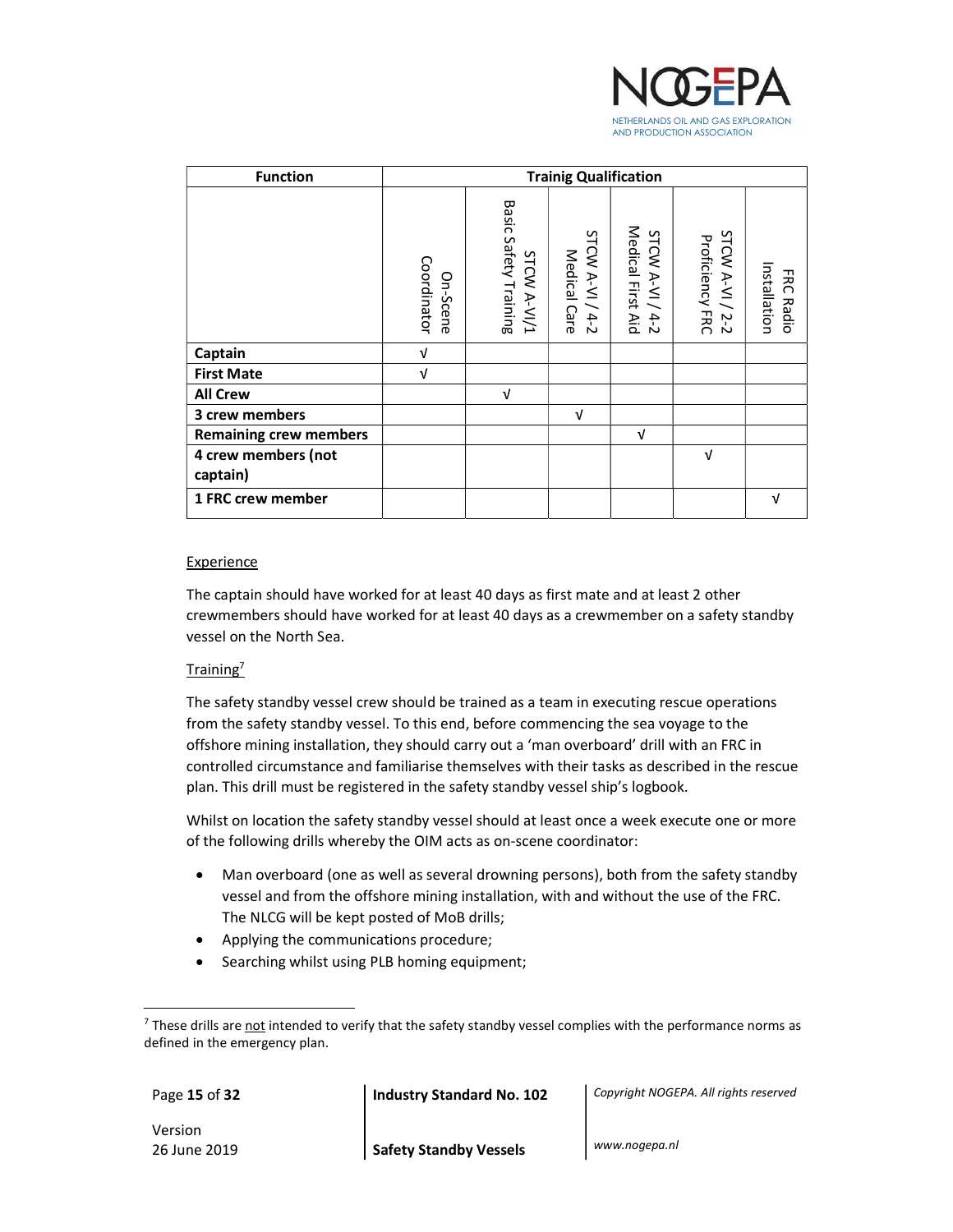

- Sailing with search patterns by day and by night both with the safety standby vessel and the FRC;
- Taking injured persons on board from the FRC or other rescue means and further First Aid activities;
- Use of other available emergency and rescue means;

From week to week drills should be varied as much as possible. In consultation with the OIM, they can be carried out separately or combined.

#### 6.3 Language

The crew should be able to communicate properly amongst each other. The crew should speak and understand sufficient English to be able to properly carry out the tasks described in the plan.

#### 6.4 Working hours

The crew of the standby vessel should not remain in active service on the safety standby vessel longer than 28 consecutive days. This period does not include the time necessary to sail to and from the location. If the crew spent fewer than 28 consecutive days on active service on the safety standby vessel the number of rest days may be reduced proportionally. Rest days should be adequate before returning to another tour of duty on the safety standby vessel.

## 7. The safety standby vessel

A safety standby vessel is a sea going vessel designed, organized, equipped and maintained in such a way that she can carry out her tasks properly at all times.

#### 7.1 Technical requirements

#### 7.1.1 Design requirements

In addition to the rules arising from the legislation of the relevant flag state or international treaties, the vessel should also comply with the following design and equipment requirements:

- A length of at least 30 meters;
- The capability of attaining a speed in calm seas of at least 10 knots and of maintaining its position in winds of force 7 on a Beaufort scale;
- Equipped with at least one of the following facilities:
	- 1. A 360-degree azimuth thruster combined with single-screw propulsion with reversible effect or an adjustable screw. The thruster should be able to provide the vessel with a forward speed of 4 knots through the water. The thruster should not depend on the main engine as power source.

Page 16 of 32 **Industry Standard No. 102** Copyright NOGEPA. All rights reserved

Version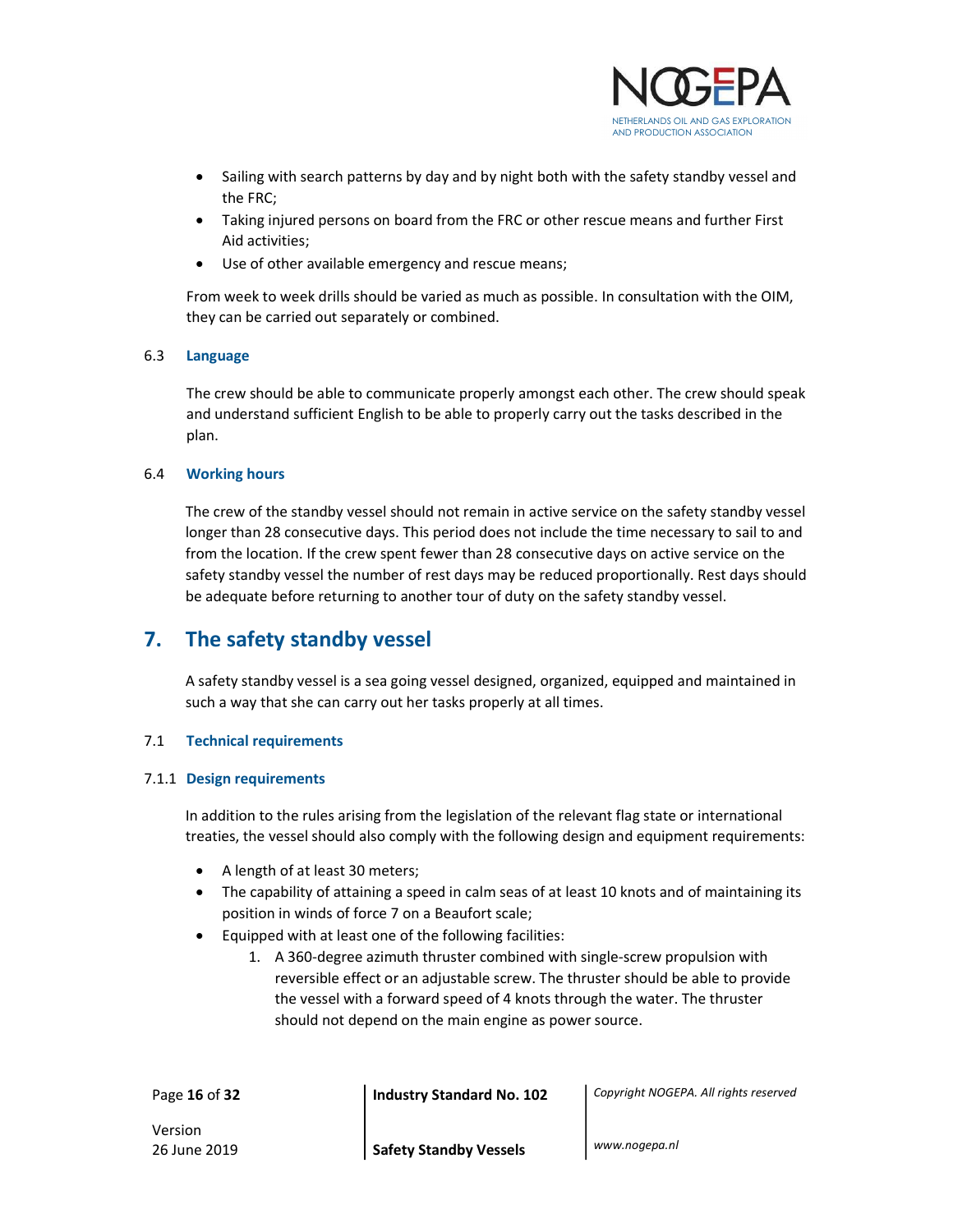

- 2. Double screw propulsion and a bow thruster so the vessel can attain a forward speed of 4 knots in calm seas even if one of the propulsion units is out of order.
- 3. Main and maneuver propulsion systems that can deliver similar performances and that possess similar maneuvering capabilities as the system described under 1 and 2.
- Equipped with bridge operation that makes it easy for the vessel to be maneuvered by one crewmember;
- Equipped with a bridge-house designed and positioned in such a way that the person in charge of the rescue operation can easily move from port to starboard and vice versa and has an uninterrupted view all round of the rescue zone and the place where the FRC is launched and recovered;
- The capability of simultaneously using all electric equipment that might be needed in an emergency;

Version

Page 17 of 32 **Industry Standard No. 102** Copyright NOGEPA. All rights reserved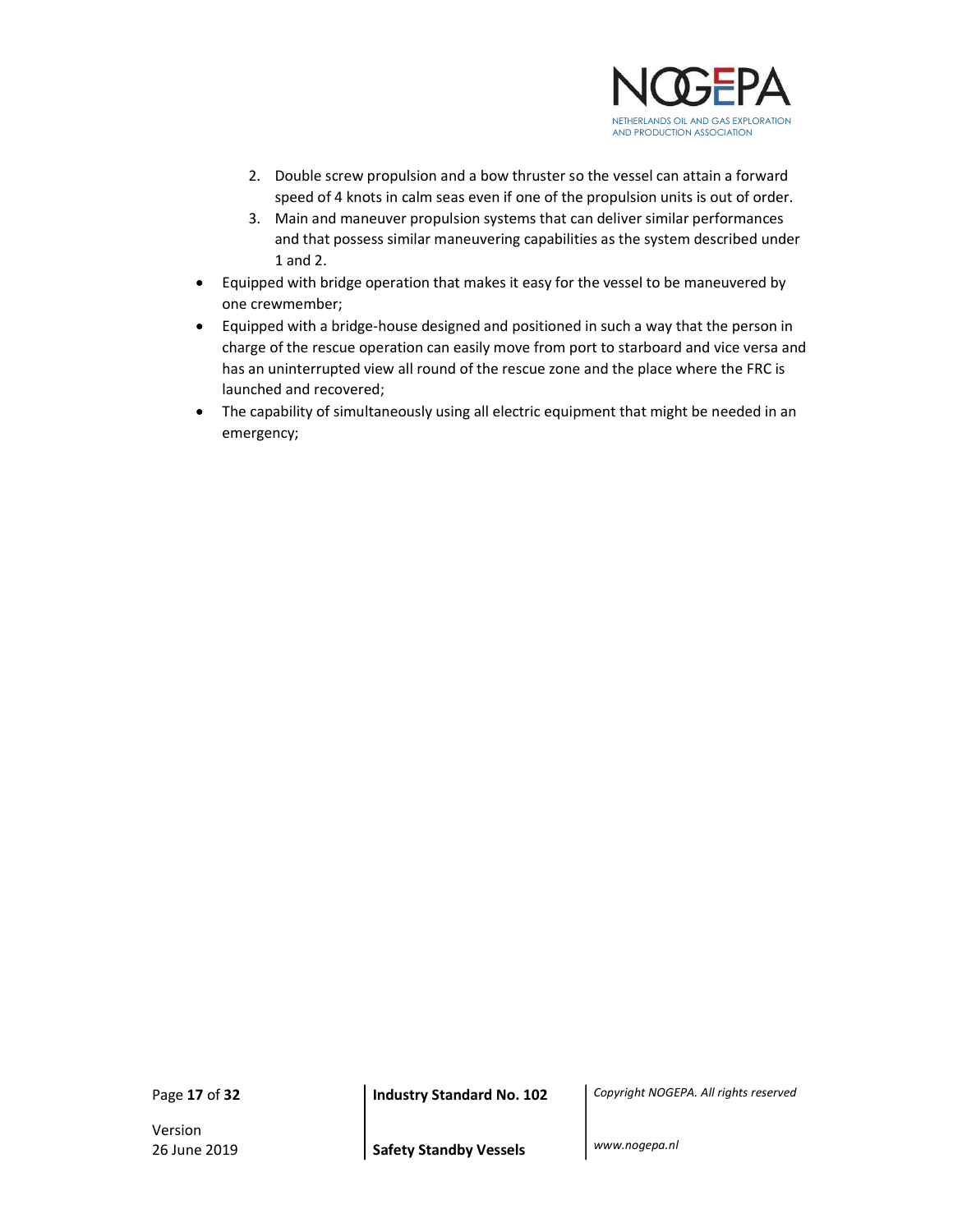

- Having sufficient reserve and replacement power sources with sufficient capacity alone or together to allow the rescue operations to continue<sup>8</sup> for at least an hour after the main power supplies fails;
- The capability of swinging around in both directions through 360 degrees at as low a speed as possible and maintaining a position with sufficiently certainty on a previously set course while executing rescue activities.

#### 7.1.2 Freeboard and rescue zones

- On both sides of the vessel a safety standby vessel should be equipped with an obstaclefree deck space with a length of at least 3m and a width that provides free passage for persons carrying a stretcher (the so called "rescue zone"). On both sides of the vessel the word "Rescue Zone" should be written clearly in a striking colour on the hull at the location of these rescue zones;
- The rescue zone should be localised in such a way that the effect of propeller and /or thrusters is noticed as little as possible;
- The freeboard at the location of the rescue zone should be a maximum of 1.75m unless it has been demonstrated that a higher freeboard does not impede taking person on board;
- The deck should be equipped with an anti-slip layer at the location of the rescue zone, for the protection of the crew. Provisions should be made to prevent the crew from being knocked overboard.

#### 7.1.3 Climbing nets and rescue nets

A safety standby vessel should be either equipped with climbing nets along the total length of the rescue zone on both sides or have another system with which people can come on board the vessel from the sea or from an FRC.

If climbing nets are used, then they should comply with the following conditions:

- Made of knotted certified rope at least 2.5 centimeters thick;
- Have a mesh with no more than 30 centimetres;
- Easy to fit and lower;

- Showers, washbasins and drinking water facilities can be supplied with fresh water;
- The FRC can be launched in a controlled manner;
- Communication is possible with the offshore mining installation, the supporting on-shore organisation and the supporting helicopter.

l

Page 18 of 32 **Industry Standard No. 102** Copyright NOGEPA. All rights reserved

Version

 $8$  This means that, with the aid of the reserve and replacement power sources, for an hour at least:

<sup>-</sup> The position of the safety standby vessel can be determined at all times in relation to the relevant offshore mining installation;

<sup>-</sup> The bridge, the decks and the accommodation are sufficiently illuminated to enable efficiently carrying out the activities necessary for recovery survivors and administering first aid;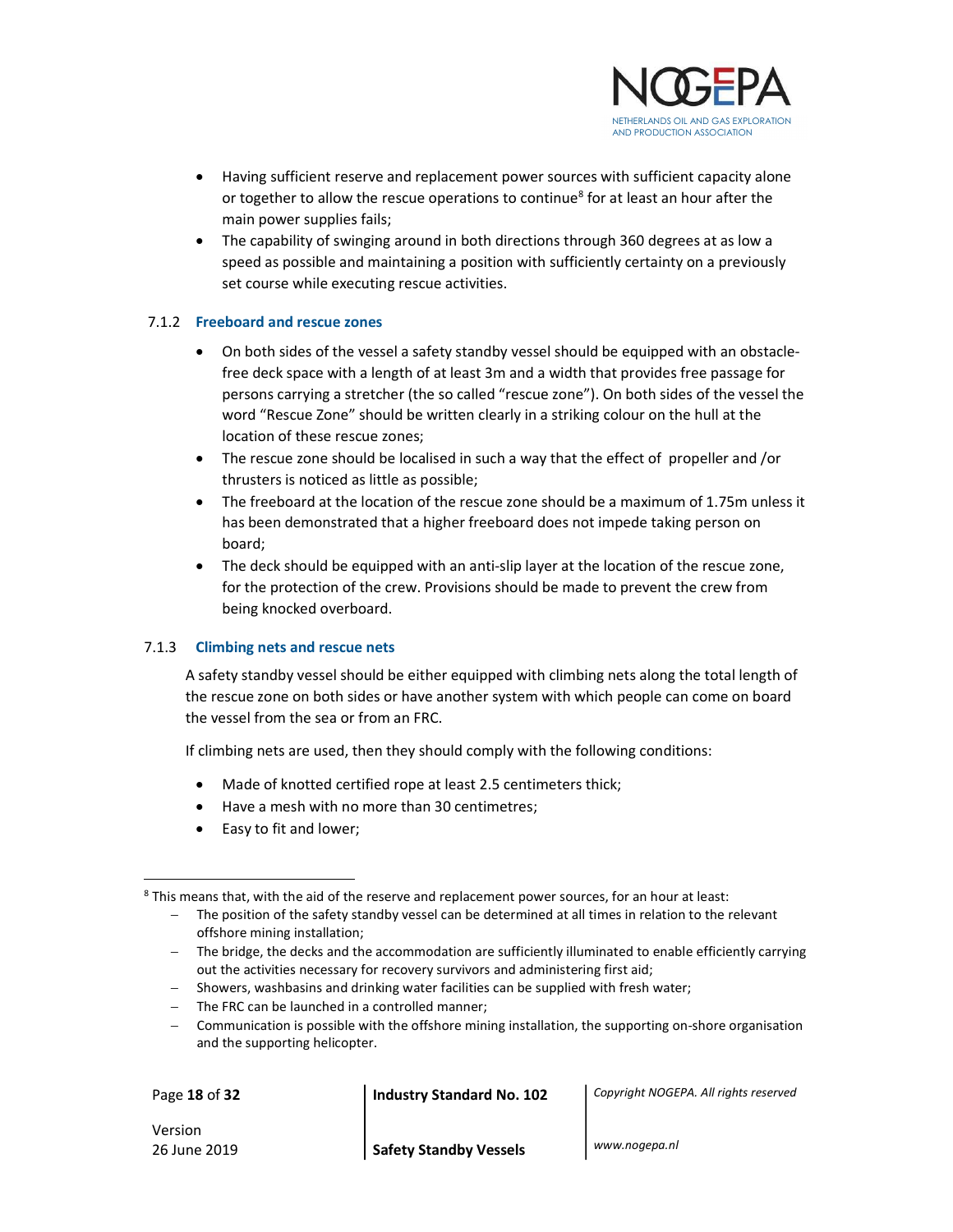

- Weighted at the bottom and reaching in lowered state to at least 50 centimetres below the water level;
- In lowered state the upper bit is at least 25 centimetres removed from the hull of the safety standby vessel;
- Be fitted with a sufficient number of horizontal spreaders.

If a system other than climbing nets is used, that system must fulfil the following conditions:

- Have a sturdy anti-slip climbing and gripping surface that is at least as good as the climbing net;
- Be made of materials resistant to maritime conditions;
- Be designed in such a way that no injury is inflicted to the users;
- Be designed in such a way that it hangs at least 25 cm free from the hull of the safety standby vessel;
- Can be used on both sides of the safety standby vessel.

A safety standby vessel should also be equipped with either a rescue net with hoisting tackle or at least one mechanically operated system for bringing (unconscious) persons on board. The hoisting tackle can also be used for launching and recovery of the FRC.

If a rescue net is used, then it should meet the following conditions:

- Have a diameter of at least 2 metres:
- Be suitable for supporting a weight of 400 kilos;
- Can be lowered deep enough into the water for persons in the seas to be able to get into the net easily.

If a system other than a rescue net is used then that system must be designed in such a way that it causes no injury to users.

Systems referred to in this part with which no practical experience has been gained should be tested and certified by a certification body which has been approved by the IL&T Inspectorate, Shipping Department (Inspectie Leefomgeving & Transport, divisie Zeescheepvaart) .In addition safety standby vessels should be inspected annually by an independent competent person to ascertain fitness of safety critical items.

#### 7.1.4 Man overboard alarm

There should be a 'man overboard' alarm which can be operated from the bridge that is clearly audible throughout the entire vessel. It should be independent and clearly distinguishable from other alarm signals.

Page 19 of 32 **Industry Standard No. 102** Copyright NOGEPA. All rights reserved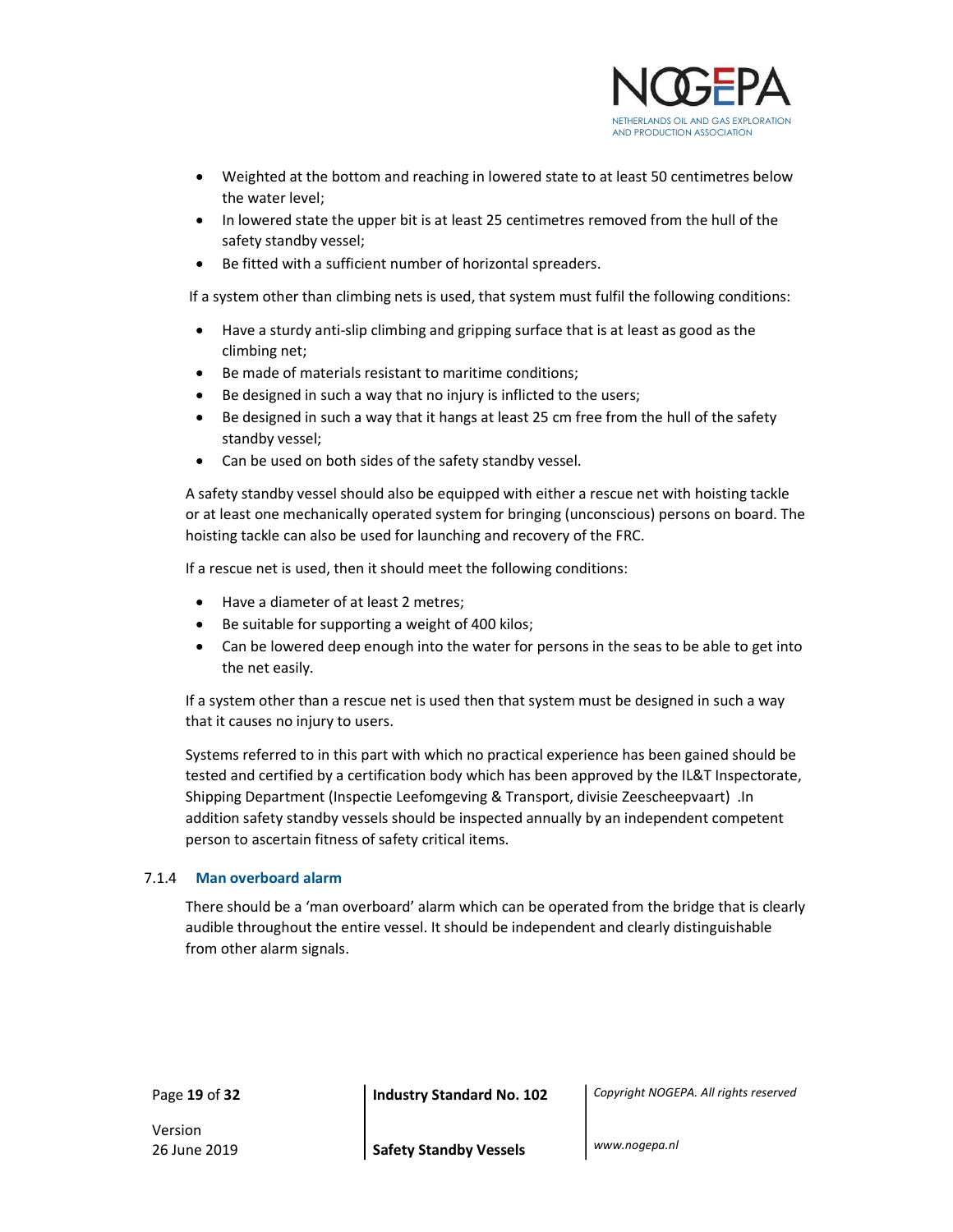

#### 7.1.5 Navigation Equipment

The bridge of a safety standby vessel should be equipped with electronic navigation equipment consisting of at least:

- 2 radars, of which at least 1 course stabilised and operating in the 3 cm band and 1 equipped with ARPA function;
- 2 electronic positioning systems type GPS or similar positioning systems;
- 1 gyro compass;
- AIS linked to a radar with an ARPA plot facility or to a PC with electronic map system so that AIS, radar and ARPA information can be presented on one screen;
- A plb finder

#### 7.1.6 Lighting

#### Deck lighting

The sea around the rescue zone, the rescue zone, the area where the FRC is launched and retrieved and the helicopter winching area should be properly lit without persons on the bridge or the helicopter pilot being blinded.

When using floodlighting, the time between switching on the lighting and the presence of sufficient light should be as short as possible<sup>9</sup>.

#### Emergency lighting

Permanently mounted emergency lighting, connected to an emergency power source should be present at the following locations:

- FRC location and hoisting system;
- Rescue zone;
- Reception area;
- Routes leading to and from the reception area;
- Treatment area;
- Helicopter winching area.

#### Search lights

A safety standby vessel should have at least 2 permanently installed searchlights that can be operated from the bridge and rotated through 360 degrees, with which as large an area as possible of the surface of the sea can be properly illuminated. The searchlights should have a power of at least 1.000 watt.

Version

Page 20 of 32 **Industry Standard No. 102** Copyright NOGEPA. All rights reserved

 $\overline{a}$ 9

The fact should be taken into account that when restarting certain types of lamps after a power failure of voltage drop, it takes some time before the lamp gives light at sufficient strength.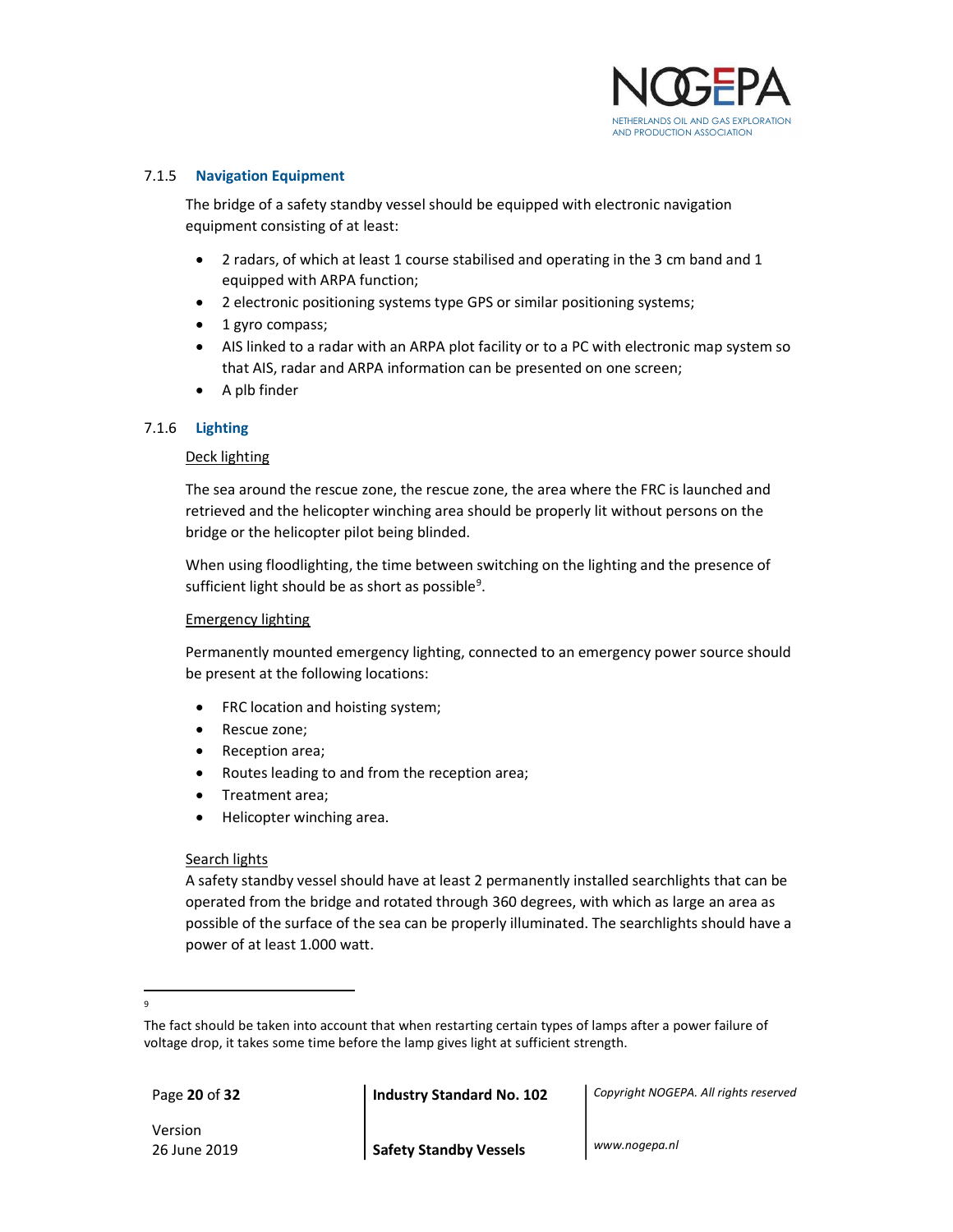

#### 7.1.7 Helicopter winching area

A safety standby vessel should have a helicopter winching area. The helicopter winching area can be used for dropping doctors or lifting stretchers from the helicopter.

#### 7.1.8 Obstacle free maneuvering passage

Passage and means for the transport of stretchers should be guaranteed at all times between the rescue zones, the reception area and the helicopter winching area.

#### 7.1.9 Towing

A safety standby vessel should be equipped for towing (life) rafts and lifeboats.

#### 7.2 Equipment requirements

#### 7.2.1 Rescue equipment

A safety standby vessel should have at least eight lifebuoys, of which 2 with self-igniting electric lights and smoke signals and 2 with self-igniting electric lights. The remaining lifebuoys should be fitted with floating lines of a length of 30 metres. Lifebuoys should be fitted in easily accessible places.

In addition to the number of lifejackets that are required to be on board on the grounds of other regulations, there should be as many as necessary to equip all persons at the offshore mining installation with a lifejacket.

A safety standby vessel should have 2 poles of a length of at least 5 metres with a rounded-off hook at the end, for saving people from drowning.

There should be an electronic megaphone on the bridge of a safety standby vessel.

#### 7.2.2 Manuals and documents

The following should be present on a safety standby vessel:

- The IMO IAMSAR Manual (part 3);
- The offshore mining installation's Emergency Response Plan or an excerpt;
- The offshore mining installation's adverse weather policy;
- A copy of the Safety standby vessel certificate.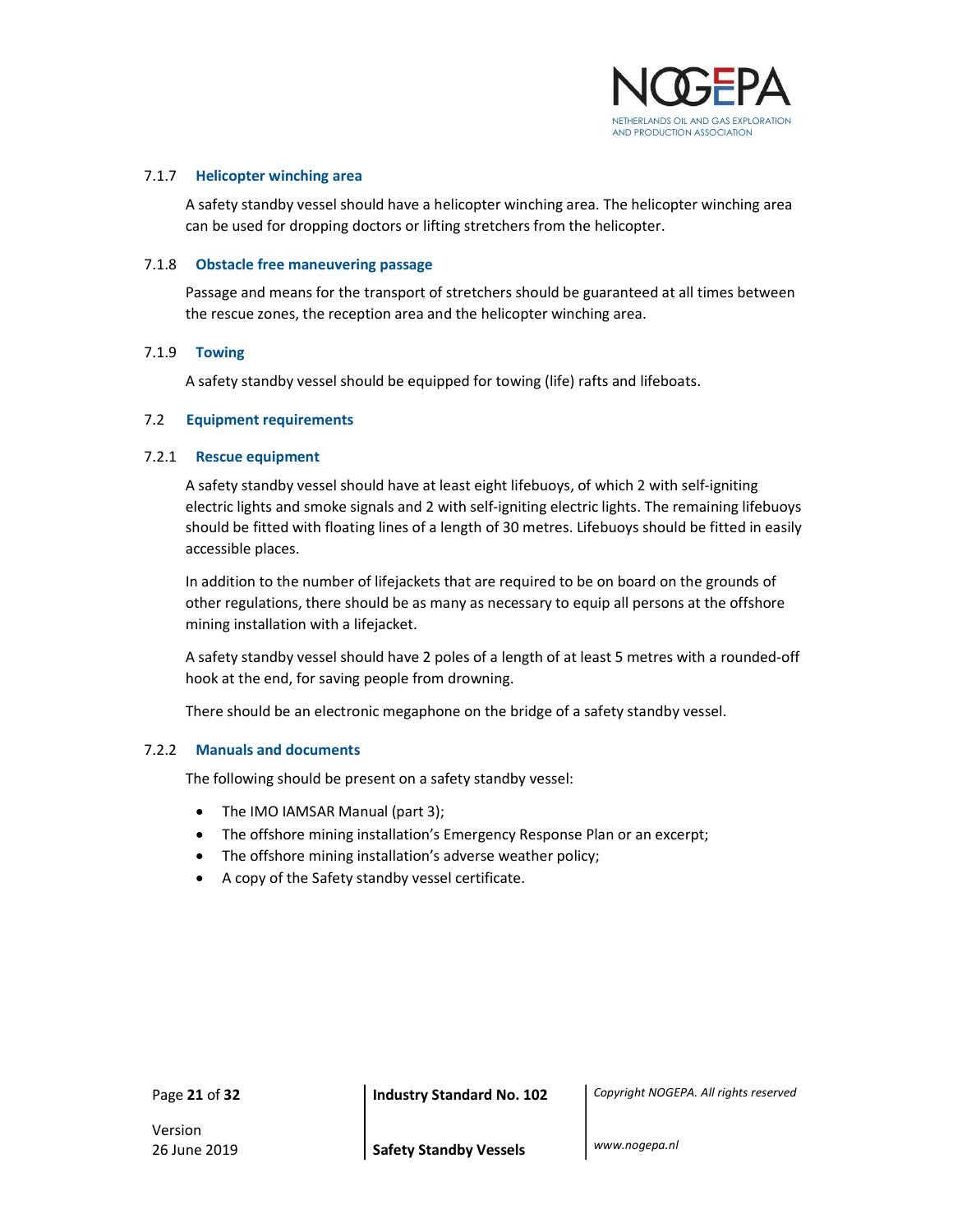

#### 7.3 Receiving and caring for survivors

#### 7.3.1 Accommodation

A safety standby vessel should be certified to provide permanent seating for the maximum number of people that can be accommodated on the offshore mining installation or MODU for which it is deployed.

Survivors should be accommodated in areas that provide protection from the elements. These areas should be furnished, heated, lit and ventilated and situated outside crew's headquarters, the sanitary facilities and the bridge. They should be equipped with sufficient entrances and emergency exits, easily accessible from the rescue zone and the helicopter winching area and situated and designed in such a way that the transport of survivors, including those on stretchers, can take place quickly and easily. Vertical transport should be avoided wherever possible.

The deceased should be stored in a cool, ventilated area in such a way that bodies cannot shift due to vessel motion and that they are kept out of sight of the survivors. This area should provide room for at least 5 bodies.

A safety standby vessel should have at least the following rooms, separate from the crew's quarters:

- Washroom;
- Reception area;
- Treatment area;
- Sanitary facilities.

The doors of the various rooms should be clearly labelled showing what they serve as and for how many people they are intended.

#### Washroom

The decontamination area should be near the rescue zone. The area may be partly open and should be equipped with a shower system suitable for cleaning rescued persons and crewmembers before entering the reception area.

#### Reception room

The reception room should be equipped with a desk, seating for a minimum of five survivors and a cupboard of filling cabinet for storing information on the survivors.

#### Treatment area

The treatment area should have a surface area of no less than 10  $m^2$ . The room should be sufficiently lit to treat patients.

The treatment area should be equipped with:

Page 22 of 32 **Industry Standard No. 102** Copyright NOGEPA. All rights reserved

Version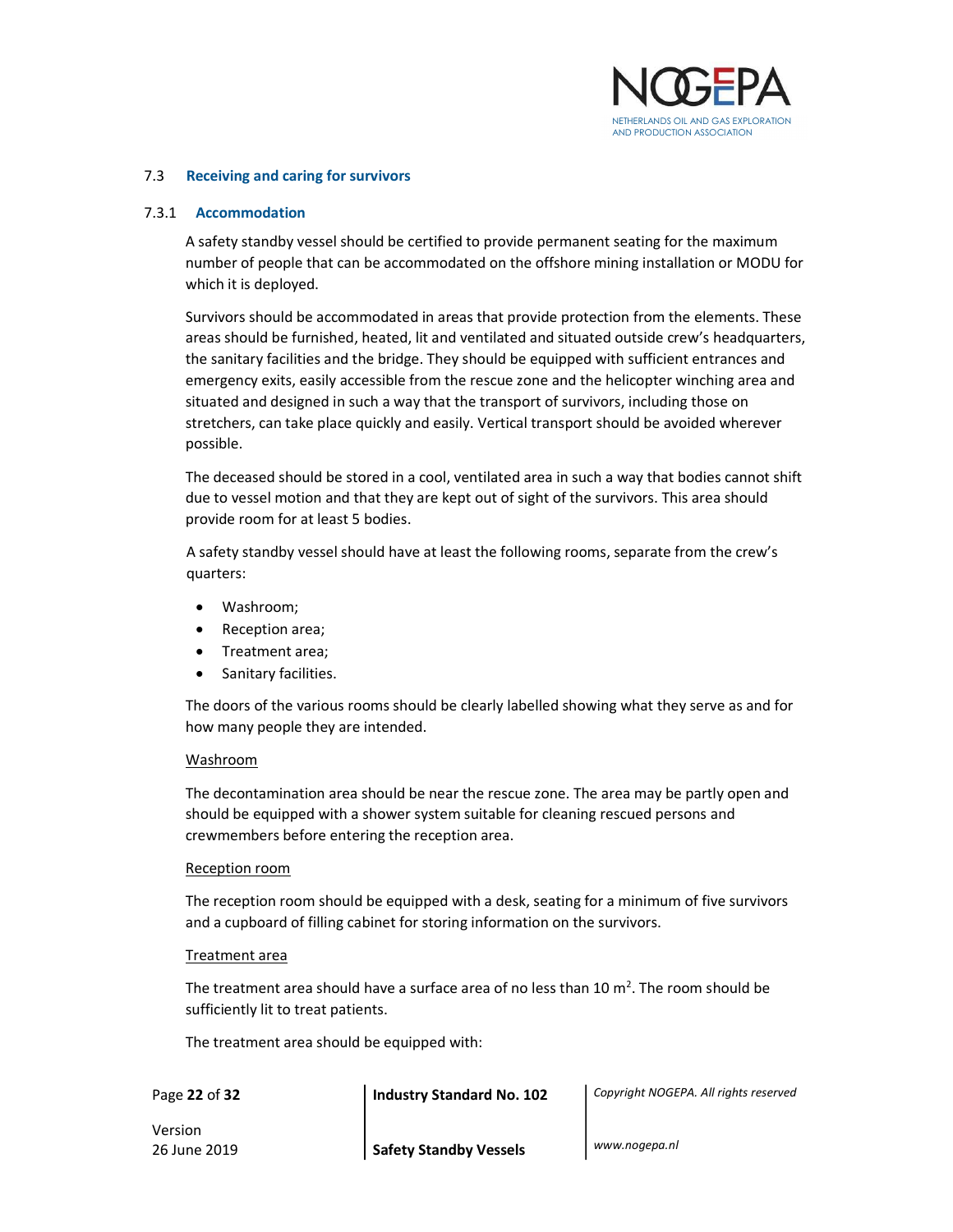

- Treatment table accessible from both sides and the foot end;
- Work lamp above the treatment table;
- Hand basin with hot and cold running water;
- Shower head with hose long enough to reach the treatment table;
- Cupboards for medicines, etc;
- Hooks on which infusion bottles can be hung next to the treatment table and the berths;
- Hands-free telephone connected to the radio installation for direct communication with medical advisors at on shore and offshore mining installations;
- Clock with second hand.

#### Sanitary facilities

The sanitary facilities should include 2 showers, 2 toilets and 2 hand washbasins. These should be easily accessible from the areas where the survivors are accommodated.

#### 7.3.2 Facilities

In addition to the fresh water for the crew, a safety standby vessel should have at least 100 litres of fresh water available for each person at the offshore mining installation. If this water is stored separately it should be changed at least once a month. The safety standby vessel should have a Legionella control plan.

A safety standby vessel should have facilities for heating water, which provide a constant supply of at least 160 litres an hour for two hours at a temperature of a minimum of 65 °C. When establishing the heating capacity, the hot water in the heat exchangers may be incorporated.

It should be possible at all times to serve survivors with hot drinks and soup on the safety standby vessel.

The safety standby vessel should have at least the following for administering to and caring for survivors of the offshore mining installation:

- The resources and equipment defined in Annex I;
- 5 stretchers suitable for transport both on the safety standby vessel and to another vessel or helicopter;
- 75 ordinary blankets and 75 towels or as many more as are needed to supply all persons on the offshore mining installation;
- 75 anti-hypothermia blankets or bags (T.P.A.) or as many more as needed to supply all persons at the offshore mining installation;
- Dry replacement clothes (overalls) for 75 or as many as there are persons at the offshore mining installation.

Page 23 of 32 **Industry Standard No. 102** Copyright NOGEPA. All rights reserved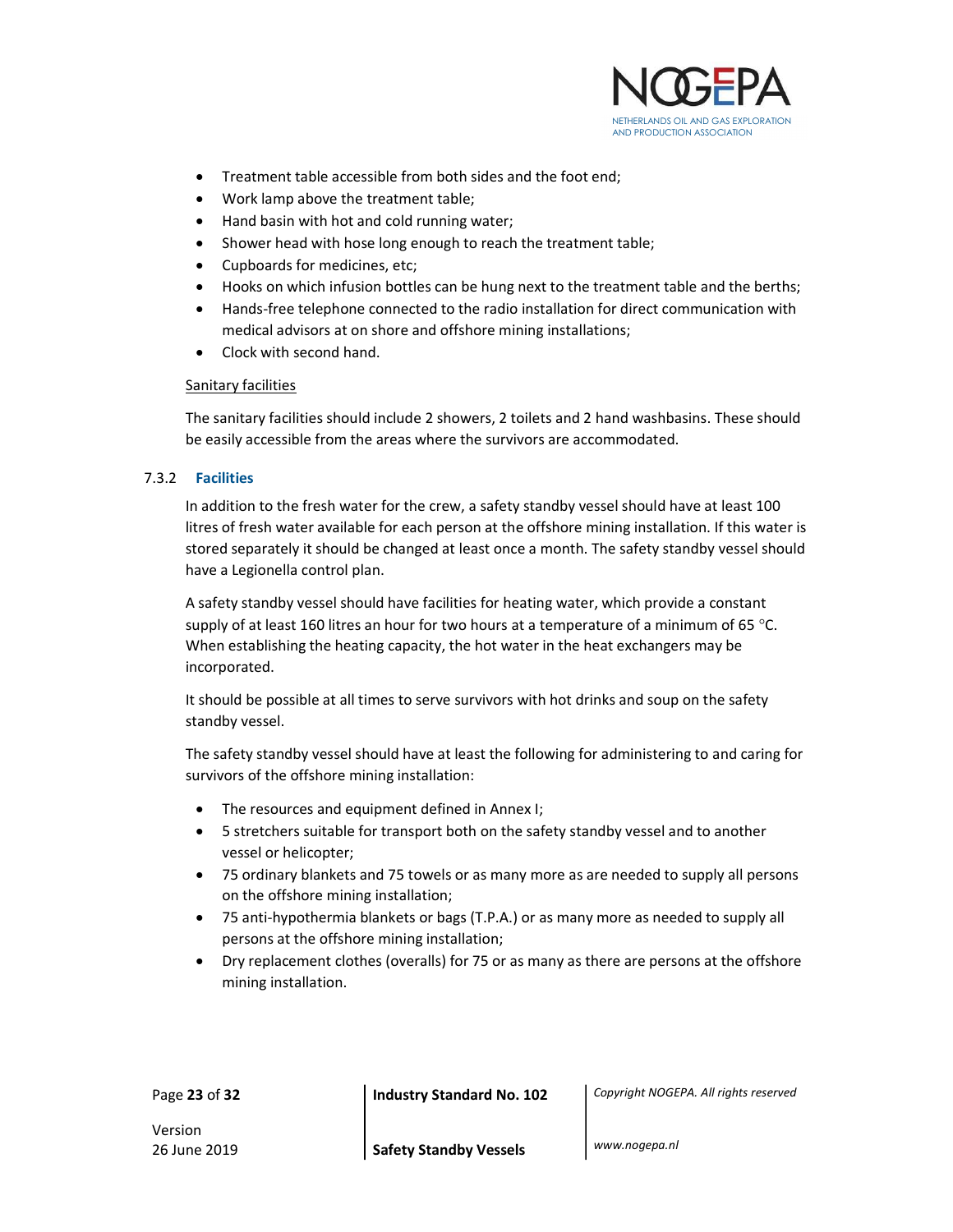

These supplies and equipment should be stored in a properly marked place and be ready for use at all times. The medical equipment and supplies listed in Annex I should be checked by a pharmacist at least every 24 months.

#### 7.4 Fast Rescue Craft

#### 7.4.1 Number and capacity

Every safety standby vessel should be equipped with at least one FRC. Every FRC should comply with LSA-Code (International Life-Saving Appliances Code (MSC.48(66)).

It should be possible to transport at least 9 persons sitting or one person lying stretched out together with 5 sitting persons in the FRC. These numbers include the crew of the FRC.

#### 7.4.2 Availability and number of crewmembers

The FRC should be ready for deployment at all times. The FRC should be in the water with the engine running and ready to start rescue operations no longer than 5 minutes after the order to launch. The FRC should have a crew of at least 3 persons.

#### 7.4.3 Equipping the crewmembers

Each FRC should have 4 lifejackets that comply with ISO-NEN-EN 12402-2 or a similar standard for the crew. If inflatable lifejackets are used, then these should deliver at least an equal performance and they may only be of the semiautomatic type.

The crew of the FRC should be equipped with:

- A buoyant immersion suit (survival suit / anti exposure suit) manufactured as per latest SOLAS legislation and approved to be suitable for the working environment in emergency conditions )
- A PLB

#### 7.4.4 Stowing

The FRC should at all times be stowed for heavy weather, yet in such way that it can always be deployed immediately.

#### 7.4.5 Launching and recovery

An FRC should be launched, wherever possible, amidships of the safety standby vessel, over a smooth side or over special launching facilities with slipways.

The safety standby vessel should have its own hoisting system for launching and recovery an FRC. In addition to the regulations ensuing from the SOLAS, this system should comply with the following requirements:

Page 24 of 32 **Industry Standard No. 102** Copyright NOGEPA. All rights reserved

Version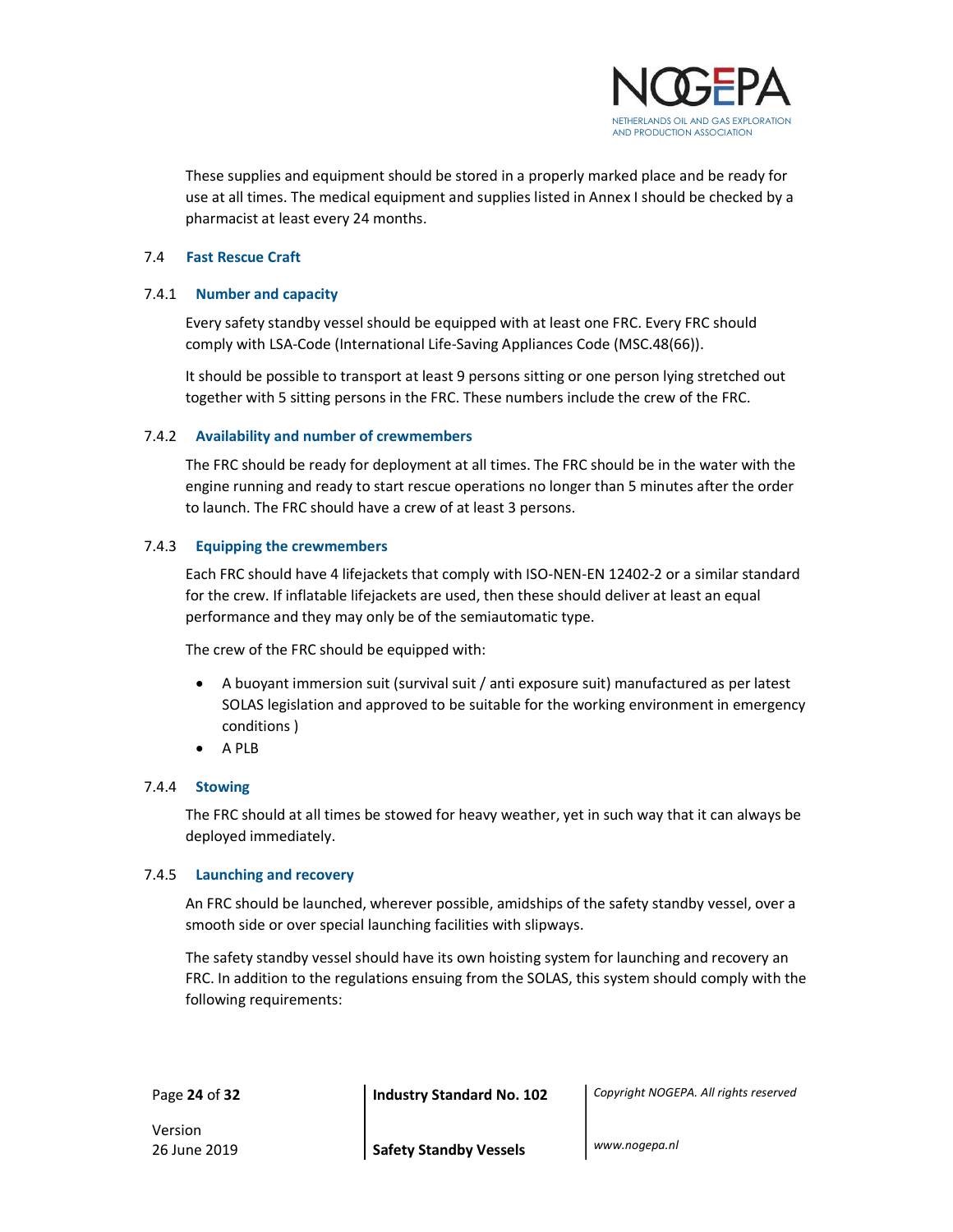

- It should be possible to launch an FRC while the safety standby vessel is sailing with a reduced speed which maximum is determined for safe operation;
- It should be possible to launch an FRC at a descending speed of between 0.3 and 1.0 metres per second;
- It should be possible for a fully occupied FRC to be shipped at a hoisting speed of at least 0.3 metres per second. The hoisting system should be certified for this;
- If an FRC's hoisting point is at a height of more than 7.5 metres above sea level in calm seas, then measures should be taken to prevent the FRC from swinging. In that case, the FRC should be launched away from the side of the vessel;
- It should still be possible to launch an FRC if there is a failure of the drive in the hoisting system.

Hoisting systems that cannot take a fully occupied FRC should be clearly marked as such.

#### 7.4.6 Equipment

In addition to the regulations ensuing from LSA Code (MSC.48(66)) an FRC should be equipped with:

- Radar transponder and reflector;
- VHF radio;
- A net or cradle system for recovery of persons from the water. The system should be designed to recover the person in a horizontal position with least effort by the crew;
- Equipment for towing rescue rafts and lifeboats;
- A potable search light;
- A compass;
- $\bullet$  A first aid kit:
- Paddles;
- Boathook.

#### 7.4.7 Speeds

The FRC should be able to attain the following speeds, measured in calm seas:

- A minimum speed of 20 nautical miles per hour with a crew of 3persons;
- A minimum speed of 8 nautical miles per hour for at least 2 hours while the FRC is fully loaded;
- A minimum speed of 2 nautical miles per hour while the FRC is towing a liferaft.

#### 7.4.8 Engines

The engines of an FRC should be operational at all times. It should be possible to start and test them on deck. Whenever possible, the engines of an FRC should be tested daily.

Page 25 of 32 **Industry Standard No. 102** Copyright NOGEPA. All rights reserved

Version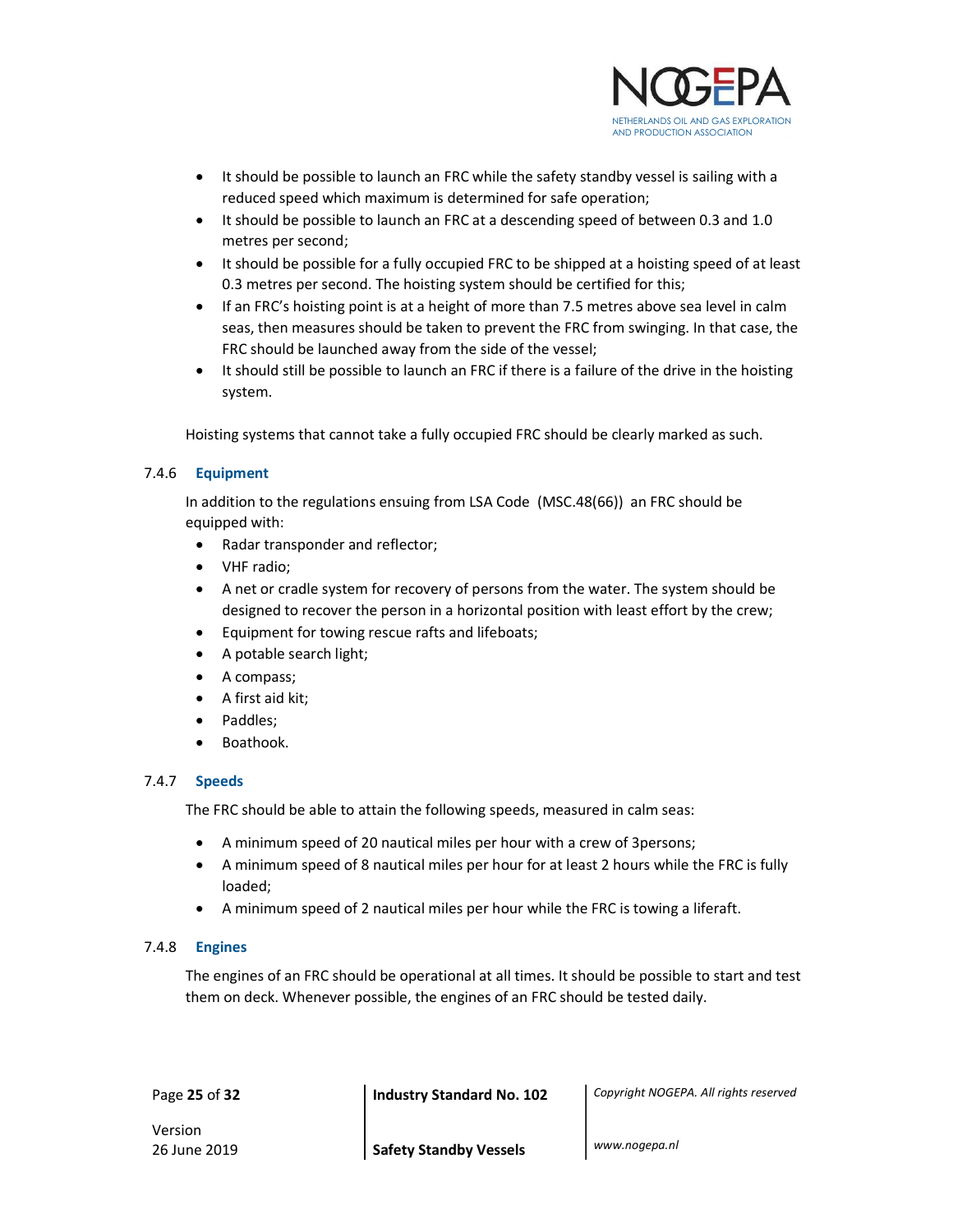

An FRC with engines running on petrol should have a reserve engine with the same specifications. The crew should be able to fit this engine.

Tools and spare parts as indicated by the manufacturer or the supplier should be on board in order to carry out maintenance of the FRC and its engines on location.

There should be sufficient fuel for immediate use in a suitable storage place.

#### 7.5 Radio Communication<sup>10</sup>

The IMO Standard Marine Communication Phrases and Aeronautical terminology are used for radio communication.

#### Internal

The safety standby vessel should have sufficient internal communication facilities between the bridge, the areas where the survivors are, the captain's cabin, the areas where crewmembers are on standby and the helicopter winching zone as well as between the bridge, the rescue zone and the FRC launch site.

#### External

The safety standby vessel should have sufficient facilities for the external radio communication. It should be possible to communicate at all times on predetermined frequencies between the vessel, offshore mining installations, FRC's, helicopters and the shore via MF, HF, VHF of satellite communication systems.

#### FRC

Radio communication between the FRC and the safety standby vessel should be possible while the FRC is sailing.

#### Helicopter

The safety standby vessel should be able to communicate with a helicopter and, in an emergency, should be able to locate it. The safety standby vessel should therefore have the following facilities:

- Direction finder receiver suitable for receiving on the aviation emergency frequency 121.5 MHz;
- Transmission and reception equipment suitable for communication on, at least, the aviation frequencies, the 121.5 MHz aviation emergency frequency and the 123.0 MH $z^{11}$ SAR frequency.

 $\overline{a}$ 

Page 26 of 32 **Industry Standard No. 102** Copyright NOGEPA. All rights reserved

Version

 $10$  The necessary communication should be approved by the relevant governmental body

<sup>&</sup>lt;sup>11</sup> The 121.5 MHz and the 123.0 MHz emergency frequencies may only be used in emergencies.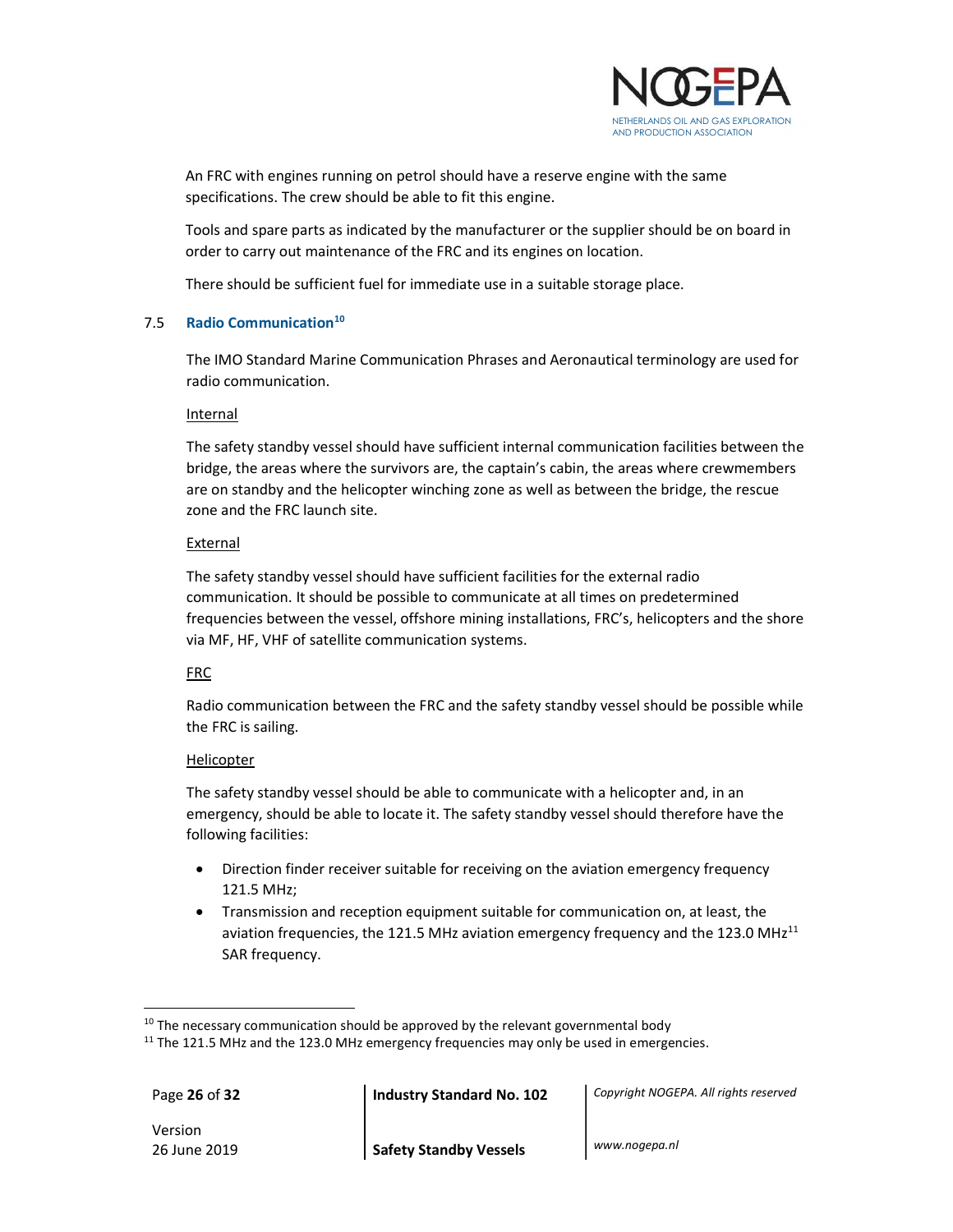

## 8. Certification

#### 8.1 Certification requirements

A sea going vessel that complies with the requirements ensuing from the legislation of the safety standby vessel's flag state, from international treaties and this NOGEPA Industry Standard for Safety standby vessels and is furthermore supported by an ISM-certified ship owner is eligible for the Safety standby vessel certificate for the Dutch continental shelf.

#### 8.2 Certifying bodies

The safety standby vessel certificate is only issued by a certifying body appointed by the IL&T Inspectorate, Shipping Department (Inspectie Leefomgeving & Transport, divisie Zeescheepvaart) or by a Classification agency recognised by this body.

#### 8.3 Certificate validity

The certificate clearly states that this Industry Standard has been complied with and that it is valid for a period of 5 years. Annual verification by a recognized organization must be carried out to ensure that the requirements defined in paragraph 8.2 are still being complied with. The certificate is withdrawn if the safety standby vessel, its crew or the ship owner no longer complies with the certification requirements. If the safety standby vessel is at sea on the date when the certificate expires, then the certifying body can extend the certificate up until the date of arrival in a port, as long as the additional period is no longer than 14 days.

A certificate should contain at least the information defined in Annex III.

Version

Page 27 of 32 **Industry Standard No. 102** Copyright NOGEPA. All rights reserved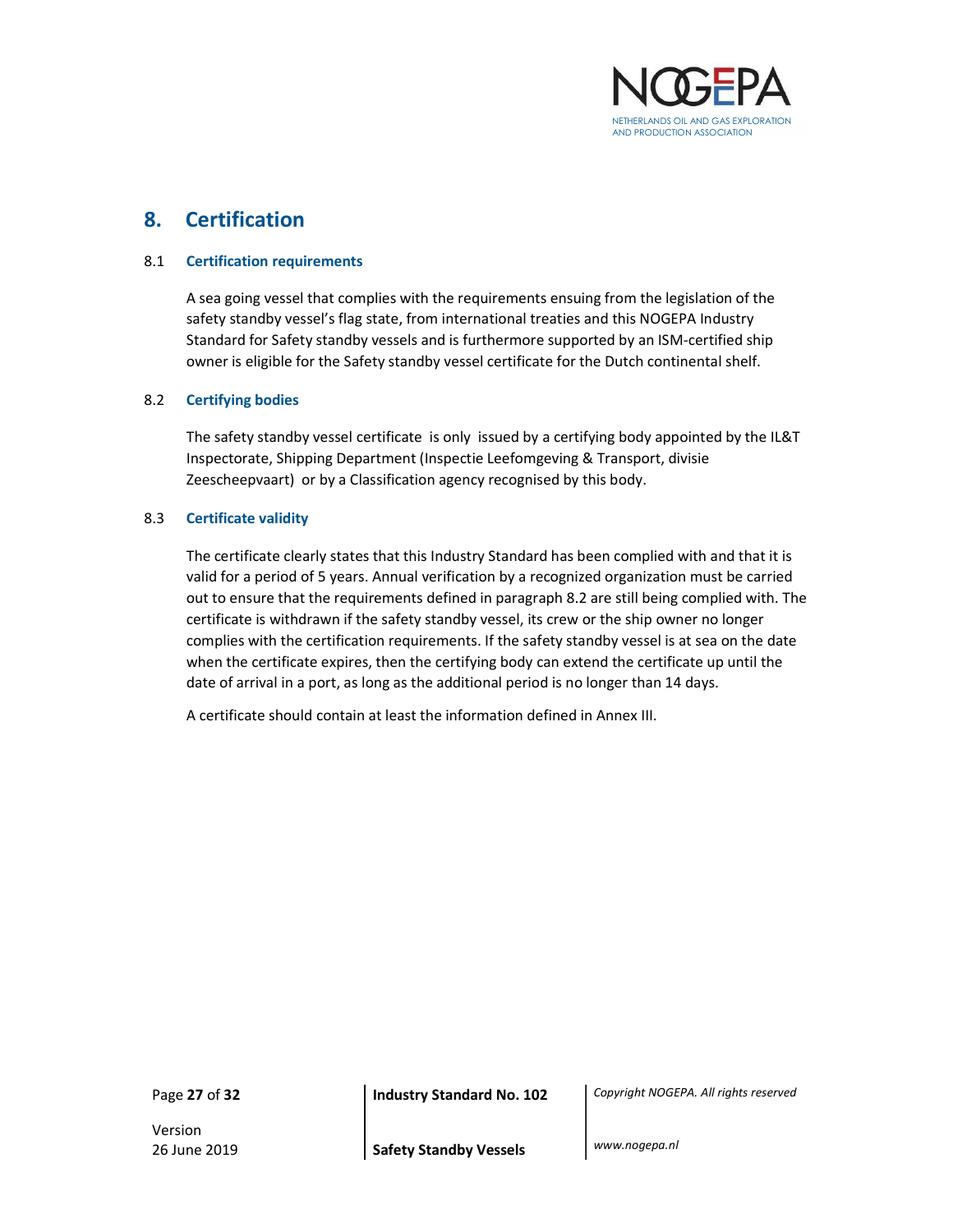

## Annex I Medical equipment and supplies on board a Safety Standby Vessel

A safety standby vessel must have at least 5 body bags on board.

The following must be available on board a safety standby vessel for treating the injured:

#### 1. Medicines and other medical resources for acute conditions

These may only be used by or on the instructions of a doctor.

The medicines in this kit must be supplied by a pharmacist. They must be labelled with a date and checked at least twice a year by a pharmacist.

The kit must be stored in a cool, dry, closed place and under the supervision of the captain.

The content of the kit consists of at least the following per fifteen (15) expected survivors:

| A. Injection fluid in case (with ampoules and saws):                         | Quantity |
|------------------------------------------------------------------------------|----------|
| Ampoules (1 ml) morphine hydrochloridum - 10 mg/ml                           |          |
| Ampoules (1 ml) pethidine hydrochloridum 50 mg/ml                            |          |
| Ampoules (10 ml) aminophylline 25 mg/ml                                      |          |
| Ampoules (1 ml) atropine sulphas 0.5 mg/ml                                   |          |
| Ampoules (2 ml) diazepam 5 mg/ml                                             |          |
| Phial (1 ml) prednisolon natrium succinate 25 mg + aqua ad iniectabilia      |          |
| Bottle or infusion fluid bag (500 ml) natrium chloride 0.9% (infusion fluid) |          |
| Bottle or infusion fluid bag (500 ml) haemacel plasma replacement            | 3        |

| <b>B.</b> Miscellaneous                                                   | Quantity |
|---------------------------------------------------------------------------|----------|
| Endotracheal tubes ( $2 \times 7.0 + 2 \times 8.0$ ) with laryngoscope    | $2+2$    |
| Disposable syringes - of 2 and 10 ml                                      | 5        |
| Disposable needles of -- 16 x 0.5 mm and 40 x 0.8 mm sterile              | 5        |
| Disposable gloves in various sizes                                        | 10       |
| Intravenous infusion kits complete with cannula                           | 3        |
| Extra intravenous cannulae, fitting infusion kit                          | 3        |
| Bottle (125 ml) solution chlorhexidine spirituosa 0.5%                    |          |
| Sterile urinary catheters (Thiemann Ch.16) + sterilely packaged lubricant | 4        |
| Waterjel Fire blankets (183 x 152 cm)                                     | 4        |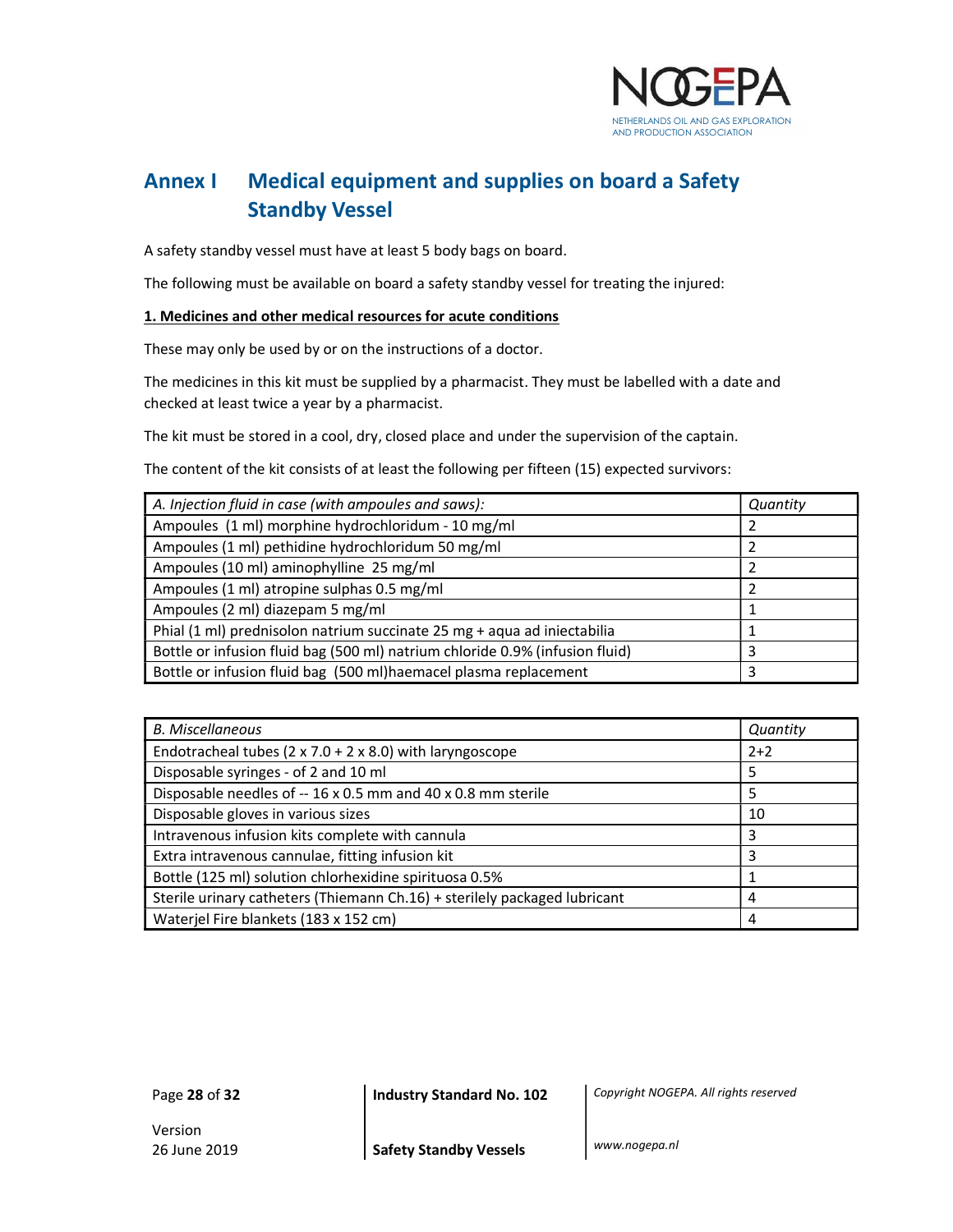

Minimum requirement of items to be on board:

| Description                                                                          | Quantity       |
|--------------------------------------------------------------------------------------|----------------|
| Clinical thermometer                                                                 | 1              |
| Suture kits made from stainless materials in stainless dish, consisting of at least: | 3              |
| Tweezers with curved ends                                                            |                |
| Anatomical tweezers                                                                  |                |
| Surgical tweezers<br>$\bullet$                                                       |                |
| Scalpel shaft with separate sterile blades                                           |                |
| Needle holder Mathieu 17 cm                                                          |                |
| Arterial clamp according to Kocher                                                   |                |
| Sequestrum forceps 25 cm                                                             |                |
| Suture material kits consisting or at least:                                         | $\overline{2}$ |
| atraumatic suture ethilon 3-0                                                        |                |
| atraumatic suture ethilon 4-0                                                        |                |
| atraumatic absorbable sutures e.g. monocryl or vicryl 3-0                            |                |
| atraumatic absorbable sutures e.g. monocryl or vicryl 4-0                            |                |
| Sterile operation gloves in various sizes                                            | 5              |
| Phials (10 ml) Lidocaine hydrochloricum 2% (for local anaesthesia without vascular   | 4              |
| narrowing agent)                                                                     |                |
| Kidney dishes (stainless steel)                                                      | $\overline{2}$ |
| Case of urine test strips (x 50)                                                     | $\mathbf{1}$   |
| Ring sawing plier                                                                    | $\mathbf{1}$   |
| Membrane stethoscope                                                                 | 1              |
| Sphygmomanometer (aneroid), optional extra electronic blood pressure meter           | $\mathbf{1}$   |
| Oxygen case with a supply of at least 1,500 litres of medicinal oxygen               | 1              |
| Resuscitation bulb for manual respiration                                            | $\mathbf{1}$   |
| List of contents                                                                     | $\mathbf{1}$   |

#### 2. Dressing, nursing and treatment items

This kit must be stored in a separate cool, dry place and under the supervision of a person appointed by the captain.

The contents of this kit consists of at least the following per 15 expected survivors:

| Description                                           | Quantity |
|-------------------------------------------------------|----------|
| Boxes/packets surgical cotton wool 100 g              |          |
| Packets of sterile hydrophilic gauze 5 x 5 cm, x 16   |          |
| Packets of sterile hydrophilic gauze 10 x 10 cm, x 25 |          |
| Rolls hydrophilic gauze bandage 4m/6cm                | 15       |
| Rolls cambric bandage 3m/8cm                          | 15       |

Page 29 of 32 **Industry Standard No. 102** Copyright NOGEPA. All rights reserved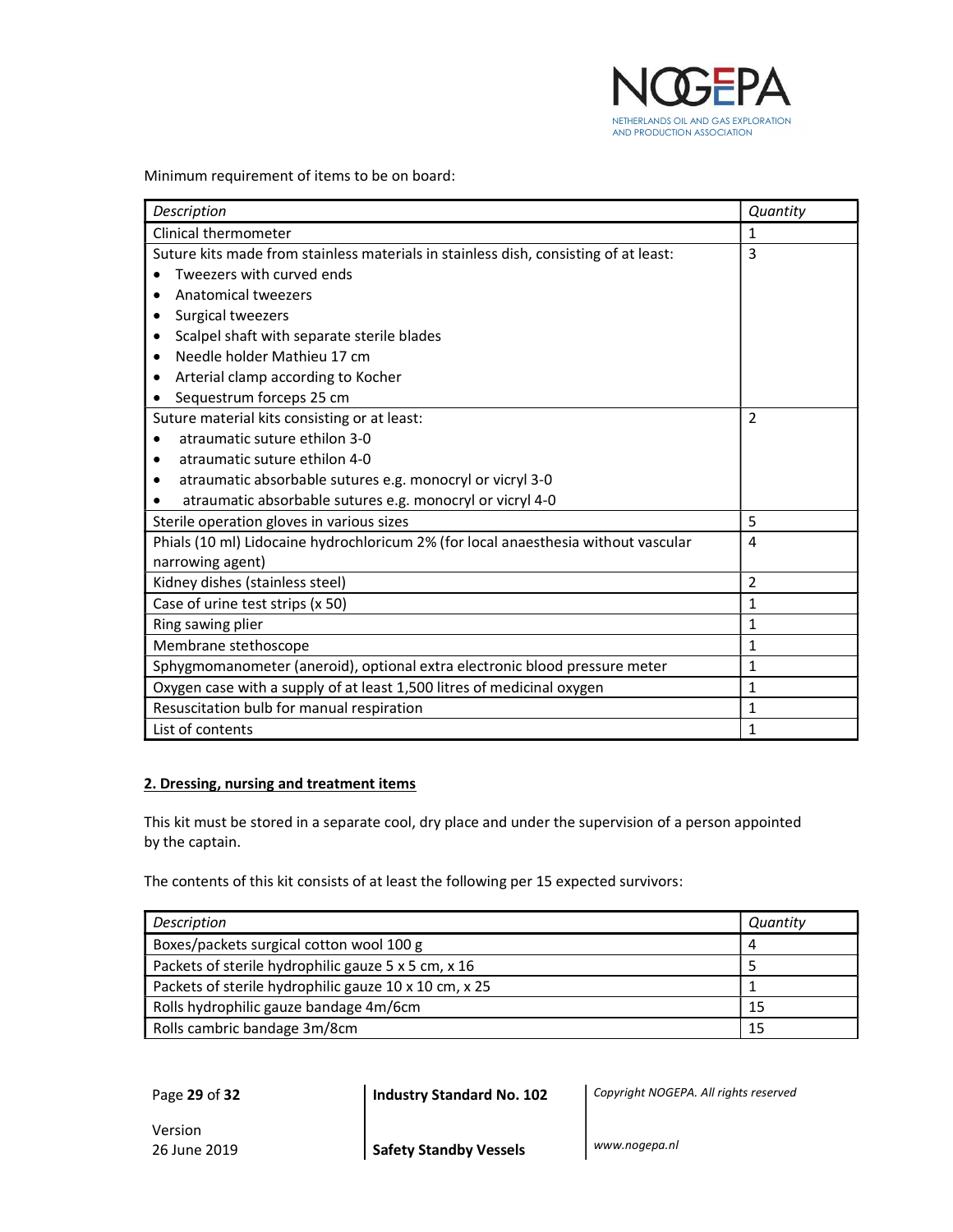

| Packets emergency bandage no. 1 (small)                                          | 5  |
|----------------------------------------------------------------------------------|----|
| Packets emergency bandage no. 2 (middle)                                         | 5  |
| Packets emergency bandage no. 3 (large)                                          | 5  |
| Metalline (burn) bandage packs 35 x 45 cm                                        | 5  |
| Metalline (burn) bandage dressing 80 x 120 cm                                    | 1  |
| Ideal bandage 8 cm                                                               |    |
| Rolls sticking plaster 5 m/1.25 cm                                               | 2  |
| Rolls sticking plaster 5 m/2.50 cm                                               | 2  |
| Dropping bottles (30 ml) povidon iodide 10 mg                                    |    |
| Bottle (250 ml) solution chlorhexidine 1.5% + cetrimide 15% (disinfecting agent) | 1  |
| Rustproof safety pins in various sizes                                           | 10 |
| Wooden or plastic throat spatulas                                                | 10 |
| Indestructible urinals                                                           |    |

Minimum requirement of items to be on board:

| Description                                             | Quantity |
|---------------------------------------------------------|----------|
| Nest of inflatable splints in various sizes up to 40 cm |          |
| Stainless bedpan                                        |          |
| Bandage scissors stainless steel rounded points 18 cm   |          |
| Respiration tubes for adults                            |          |
| List of contents                                        |          |

#### 3. Medical equipment on the FRC

The equipment must be stored in a closed, waterproof container and placed in each FRC before it is launched.

| Part                                          | Quantity |
|-----------------------------------------------|----------|
| Standard medical equipment according to SOLAS |          |
|                                               |          |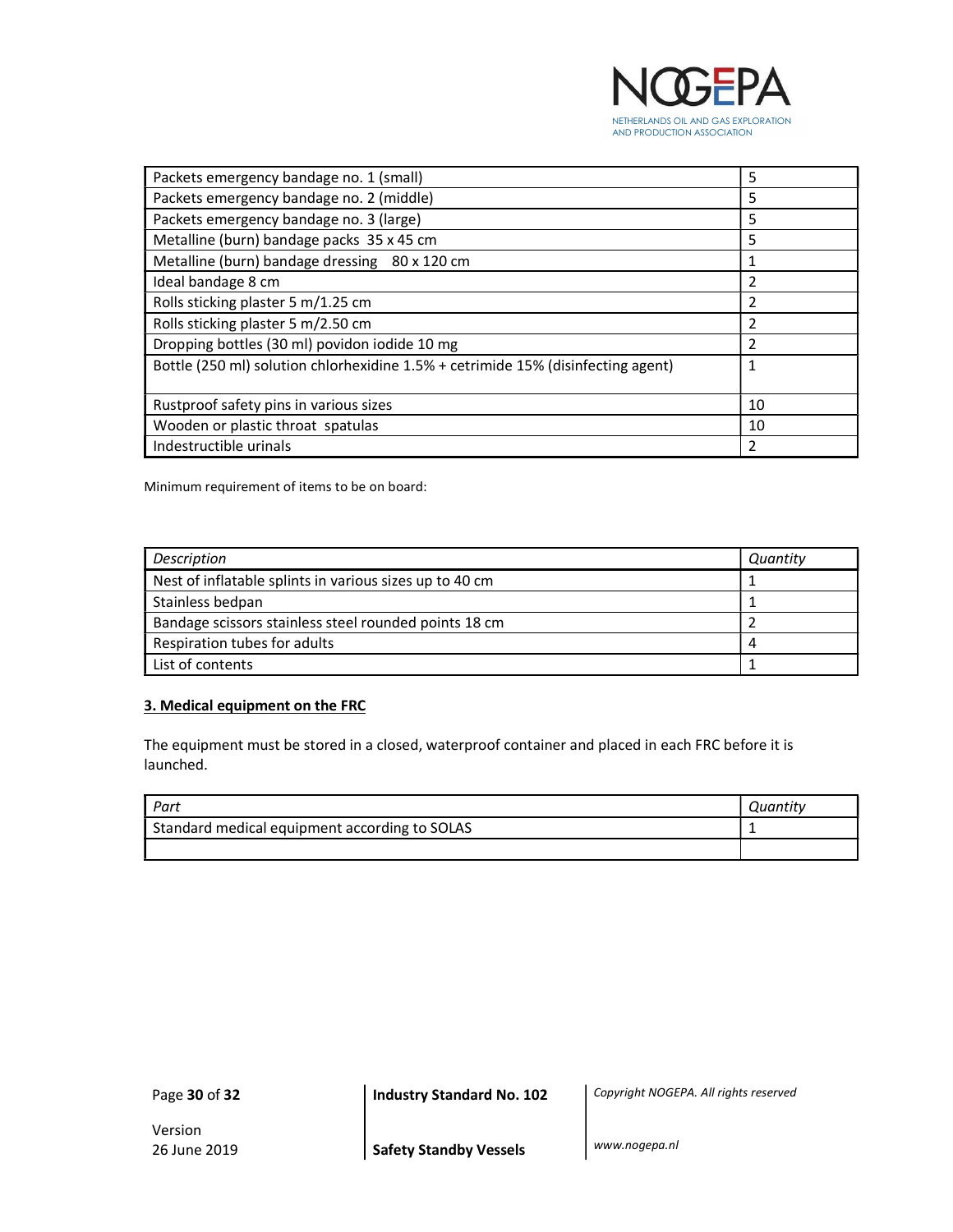

## Annex II Course information and training criteria On-scene Coordinator

(This is a copy of the relevant section of NOGEPA Industry Standard 001, Training for the Oil and Gas Industry. Standard 001 is the leading document for Nogepa Training.)

#### Course Type:

Calamity training (specialist)

#### Intended for:

Captains and First-mates of Offshore Support Vessels.

#### Objective:

To train the delegate in acting as On Scene Coordinator with the aid of bridge simulator scenario's.

#### Learning targets:

- Thorough knowledge of the Search and Rescue organization;
- Thorough knowledge of the tasks of the SAR Mission Controller, the Rescue Coordination Centre, the On Scene Coordinator and the Aircraft Coordinator;
- Thorough knowledge of IAMSAR and OPPLAN SAR;
- Use of GMDSS during SAR operations;
- Thorough knowledge of surge patterns and surge areas;
- Thorough knowledge of the influences tides and wind;
- Assessing the situation;
- Compose a rescue plan;
- Use of leeway charts and descent data;
- Commanding the available support units;
- Control of on scene radio communication;
- Controlling of situation reports;
- Informing the RCC; and
- Preparing the relevant reports.

#### Duration:

Three (3) days.

#### Validity:

Five (5) years.

#### Condition for participation

Knowledge of GMDSS procedures, navigation and Radar/ARPA.

Page 31 of 32 **Industry Standard No. 102** Copyright NOGEPA. All rights reserved

Version